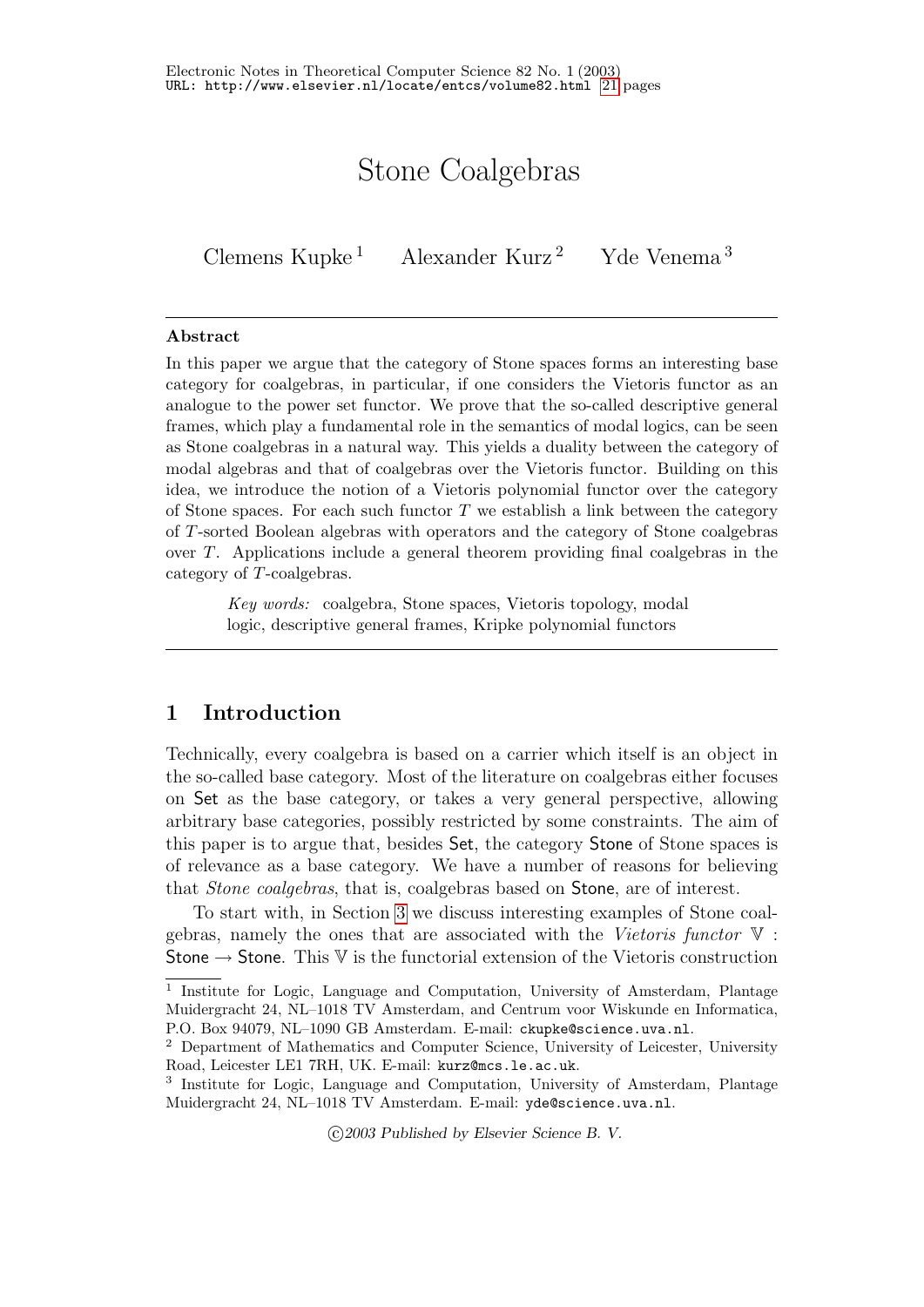which is a well-known topological analogue of the power set construction: the Vietoris topology of a topology  $\tau$  is based on the collection of sets that are closed in  $\tau$  [\[9\]](#page-19-0). This construction preserves a number of nice topological properties; in particular, it turns Stone spaces into Stone spaces [\[16\]](#page-19-1). As we will see further on, the category  $Coalg(\mathbb{V})$  of coalgebras over this Vietoris functor is of interest because it is isomorphic to the category DGF of descriptive general frames. This category in its turn is dual to that of modal algebras, and hence, unlike Kripke frames, descriptive general frames form a mathematically adequate semantics for modal logics [\[6\]](#page-18-0).

The connection with modal logic thus forms a second reason as to why Stone coalgebras are of interest. Since coalgebras can be seen as a very general model of state-based dynamics, and modal logic as a logic for dynamic systems, the relation between modal logic and coalgebras is rather tight. Starting with the work of Moss [\[22\]](#page-19-2), this has been an active research area [\[25,](#page-20-0)[15,](#page-19-3)[5,](#page-18-1)[24,](#page-19-4)[13,](#page-19-5)[7\]](#page-18-2). The relation between modal logic and coalgebras can be seen to dualize that between equational logic and algebra [\[21](#page-19-6)[,20\]](#page-19-7), an important difference being that the relation with Set-based coalgebras seems to work smoothly only for modal languages that allow infinitary formulas. In the case of the Vietoris functor however, it follows from the duality between  $\text{Coalg}(\mathbb{V})$  and the category MA of modal algebras, that  $Coalg(\mathbb{V})$  provides a natural semantics for *finitary* modal logics. Section [4](#page-10-0) substantiates this by applying the duality of Section [3](#page-3-0) to many-sorted coalgebraic modal logic in the style of Jacobs [\[15\]](#page-19-3).

Let us add two more observations. First, the duality of descriptive general frames and modal algebras shows that the (trivial) duality between the categories  $Coalg(T)$  and  $Alg(T^{op})$  has non-trivial instances. Second, it might be interesting to note that Stone provides a meaningful example of a base category for coalgebras which is not finitely locally presentable.

Before we turn to the technical details of the paper, we want to emphasize that in our opinion the main value of this paper lies not so much in the technical contributions; in fact, many of the results that we list are known, or could be obtained by standard methods from known results. The interest of this work, we believe, rather lies in the fact that these results can be grouped together in a natural, coalgebraic light.

### Acknowledgments

We would like to thank the participants of the ACG-meetings at CWI, in particular, Marcello Bonsangue, Alessandra Palmigiano, and Jan Rutten.

# 2 Preliminaries

The paper presupposes some familiarity with category theory, general topology and the theory of boolean algebras. The main purpose of this section is to fix our notation and terminology.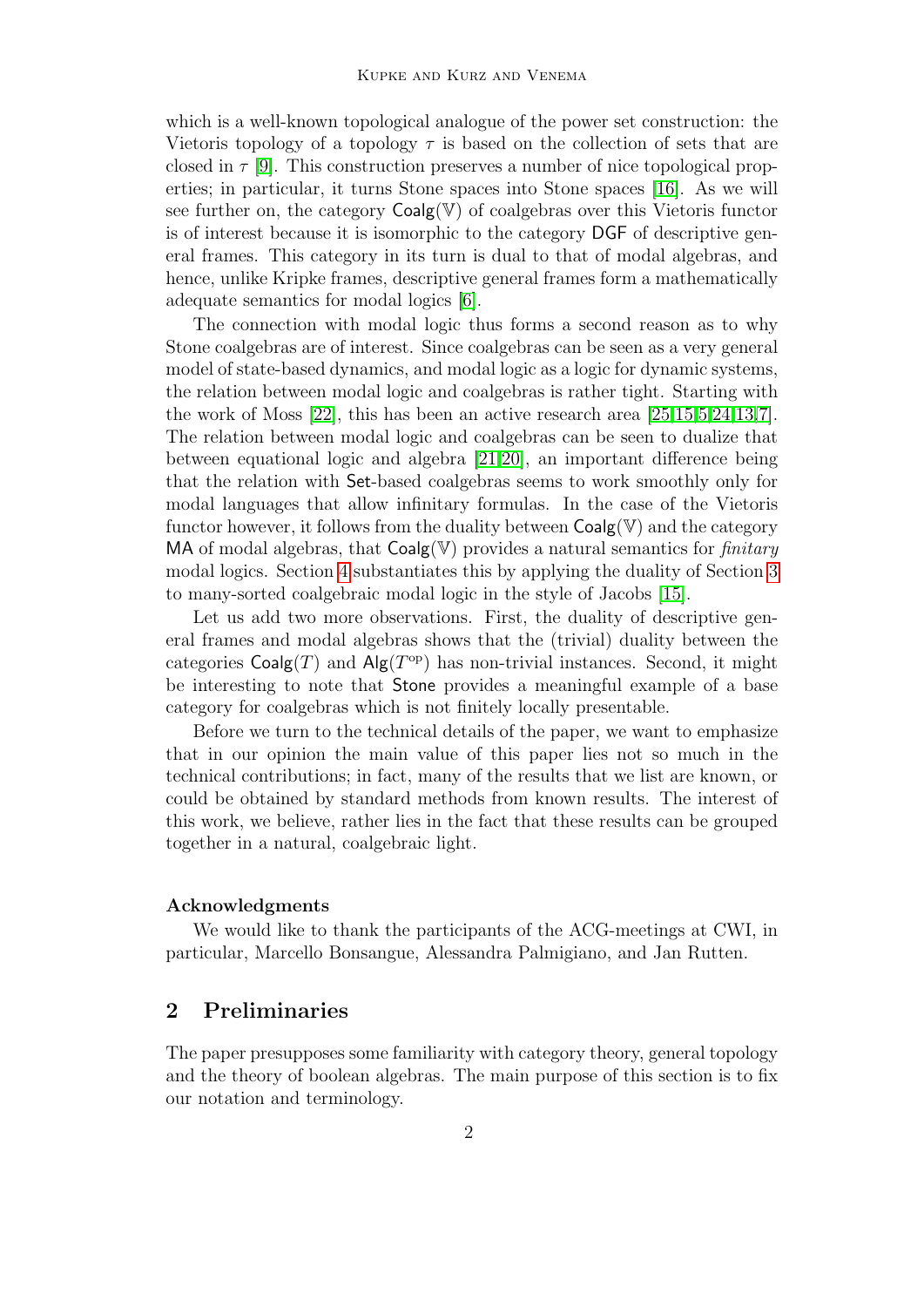**Definition 2.1 (Coalgebras)** Let C be a category and  $T : C \rightarrow C$  and endofunctor. Then a T-coalgebra is a pair  $(X, \xi : X \to TX)$  where X denotes an object of C and  $\xi$  a morphism of C. A T-coalgebra morphism  $h: (X_1, \xi_1) \to (X_2, \xi_2)$  is a C-morphism  $h: X_1 \to X_2$  satisfying  $\xi_2 \circ h = Th \circ \xi_1$ . The category  $\text{Coalg}(T)$  has T-coalgebras as its objects and T-coalgebra morphisms as arrows. Dually, we define a  $T$ -algebra to be a  $T<sup>op</sup>$ -coalgebra and  $\mathsf{Alg}(T) = (\mathsf{Coalg}(T^{\mathrm{op}}))^{\mathrm{op}}.$ 

<span id="page-2-0"></span>**Example 2.2 (Kripke frames)** A Kripke frame is a structure  $\mathbb{F} = (X, R)$ such that  $R$  is a binary relation on  $X$ . It is by now well-known that Kripke frames can be seen as coalgebras for the power set functor  $P$  over Set. The idea here is to replace the binary relation R of a frame  $\mathbb{F} = (X, R)$  with the map  $R[\ ] : X \to \mathcal{P}(X)$  given by

$$
R[s] := \{ t \in X \mid Rst \}.
$$

In fact, Kripke frames (and models) form some of the prime examples of coalgebras — many coalgebraic concepts have been developed as generalizations of notions applying to Kripke structures. This applies for instance to the notion of a bounded morphism between Kripke frames; we will use this terminology for P-coalgebra morphisms.

**Definition 2.3 (Stone spaces)** A topological space  $X = (X, \tau)$  is called a Stone space if  $\tau$  is a compact Hausdorff topology which is in addition zerodimensional, that is, it has a basis of clopen sets. The category Stone of Stone spaces has as its objects Stone spaces and as its morphisms the continuous functions between them.

<span id="page-2-2"></span>Definition 2.4 (Stone duality) The category of Boolean algebras with homomorphisms is denoted as BA.

The Stone space  $(Sp \mathbb{B}, \tau_{\mathbb{B}})$  dual to a Boolean algebra  $\mathbb{B}$  is given by the collection  $\mathsf{Sp}\,\mathbb{B}$  of ultrafilters of  $\mathbb B$  and the topology  $\tau_{\mathbb{B}}$  generated by basic opens of the form  $\{u \in \mathsf{Sp}\,\mathbb{B} \mid b \in u\}$  for any b in  $\mathbb{B}$ . We let  $\mathsf{Sp}$  denote the functor that associates with a Boolean algebra its dual Stone space, and with a Boolean homomorphism its inverse image function.

Conversely, if  $X$  is a Stone space we denote by  $\mathsf{Cip}_X$  the set of clopen subsets of  $X$ ; the functor mapping a Stone space to the Boolean algebra of its clopens, and a continuous morphism to its inverse image function, is denoted as Clp.

It is well-known that the functors Sp and Clp induce a dual equivalence between the categories Stone and BA.

<span id="page-2-1"></span>**Definition 2.5 (Vietoris topology)** Let  $\mathbb{X} = (X, \tau)$  be a topological space. We let  $K(\mathbb{X})$  denote the collection of all closed subsets of X. We define the operations  $[\exists], \langle \exists \rangle : \mathcal{P}(X) \to \mathcal{P}(K(\mathbb{X}))$  by

$$
[\ni]U := \{ F \in K(X) \mid F \subseteq U \},\
$$

$$
\langle \ni \rangle U := \{ F \in K(X) \mid F \cap U \neq \varnothing \}.
$$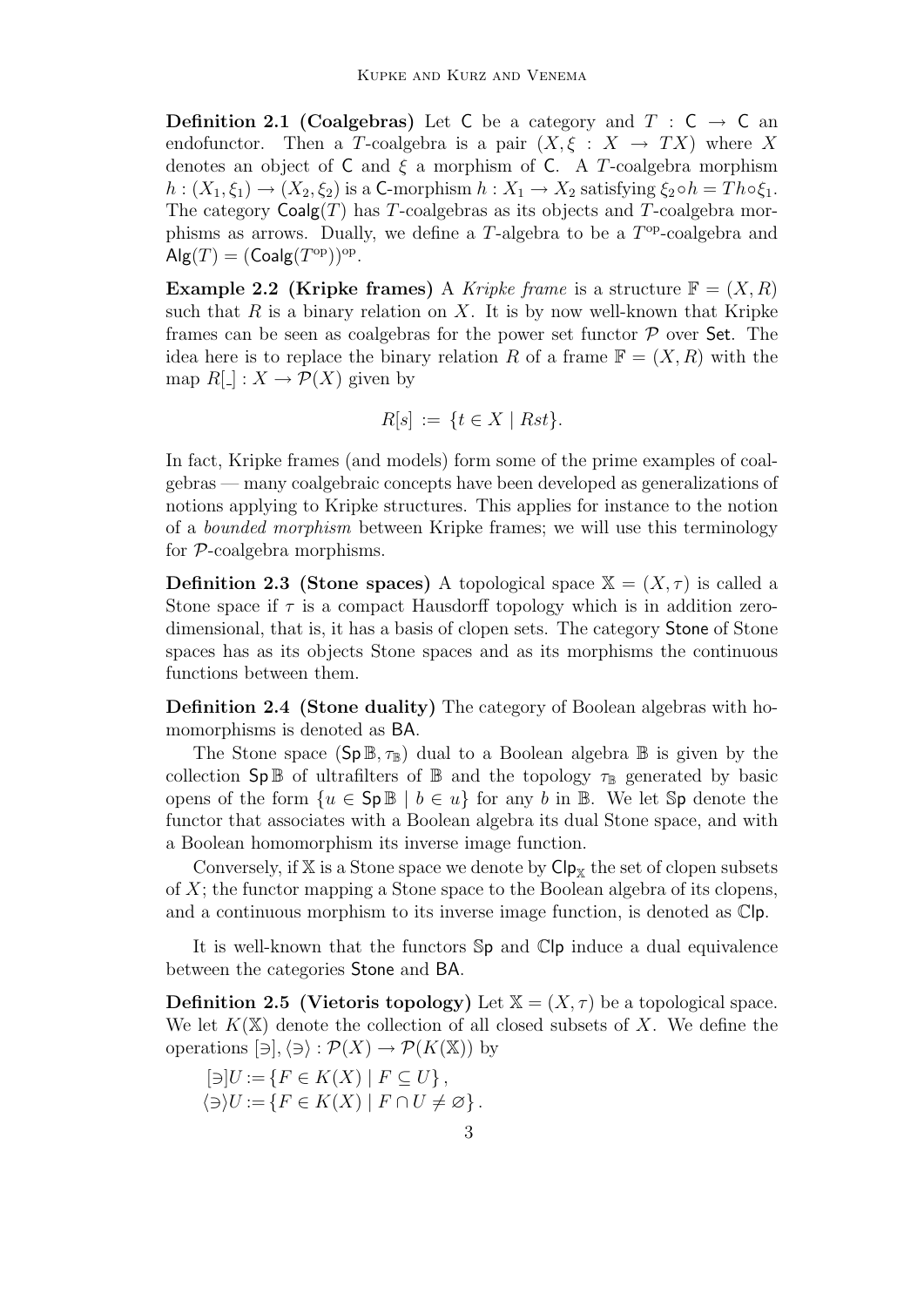Given a subset  $Q$  of  $\mathcal{P}(X)$ , define

$$
V_Q := \{ [\ni] U \mid U \in Q \} \cup \{ \langle \ni \rangle U \mid U \in Q \}.
$$

The Vietoris space  $V(X)$  associated with X is given by the topology  $v_X$  on  $K(\mathbb{X})$  which is generated by the subbasis  $V_{\tau}$ .

Modal logicians will recognize the above notation as indicating that  $[\ni]$  and  $\langle \exists \rangle$  are the 'box' and the 'diamond' associated with the converse membership relation  $\supset \subseteq K(\mathbb{X}) \times X$ .

In case the original topology is compact, then we might as well have generated the Vietoris topology in other ways. This has nice consequences for the case that the original topology is a Stone space.

**Fact 2.6** Let  $\mathbb{X} = (X, \tau)$  be a compact topological space and let  $\beta$  be a basis of  $\tau$  that is closed under finite unions. Then the set  $V_{\beta}$  forms a subbasis for υ<sub>X</sub>. In particular, if X is a Stone space, then the set  $V_{C|p_X}$  is a subbasis for the Vietoris topology.

The last basic fact gathered here states that the Vietoris construction preserves various nice topological properties.

**Fact 2.7** Let  $X = (X, \tau)$  be a topological space. If  $\tau$  is compact Hausdorff, then so is its Vietoris topology. If  $X$  is in addition zero-dimensional, then so is  $V(X)$ . Hence, the Vietoris space of a Stone space is a Stone space.

## <span id="page-3-0"></span>3 Descriptive general frames as Stone coalgebras

In this section we discuss what are probably the prime examples of Stone coalgebras, namely those for the Vietoris functor  $V$  (to be defined below). As we will see, the importance of these structures lies in the fact that the category  $Coalg(\mathbb{V})$  is isomorphic to the category of so-called *descriptive general frames*. We hasten to remark that when it comes down to the technicalities, this section contains little news; most of the results in this section can be obtained by exposing existing material from Esakia [\[10\]](#page-19-8), Goldblatt [\[12\]](#page-19-9), Johnstone [\[16\]](#page-19-1), and Sambin and Vaccaro [\[27\]](#page-20-1) in a new, coalgebraic framework.

<span id="page-3-1"></span>General frames, and in particular, descriptive general frames, play a crucial role in the theory of modal logic. Together with their duals, the modal algebras, they provide an important class of structures interpreting modal languages. From a mathematical perspective they rank perhaps even higher than Kripke frames, since the Kripke semantics suffers from a fundamental incompleteness result: not every modal logic (in the technical sense of the word) is complete with respect to the class of Kripke frames on which it is valid (see e.g. [\[6\]](#page-18-0), chapter 4). Putting it differently, Kripke frames provide too poor a tool to make the required distinctions between modal logics. The algebraic semantics for modal logic does not suffer from this shortcoming: every modal logic is determined by the class of modal algebras on which it is valid.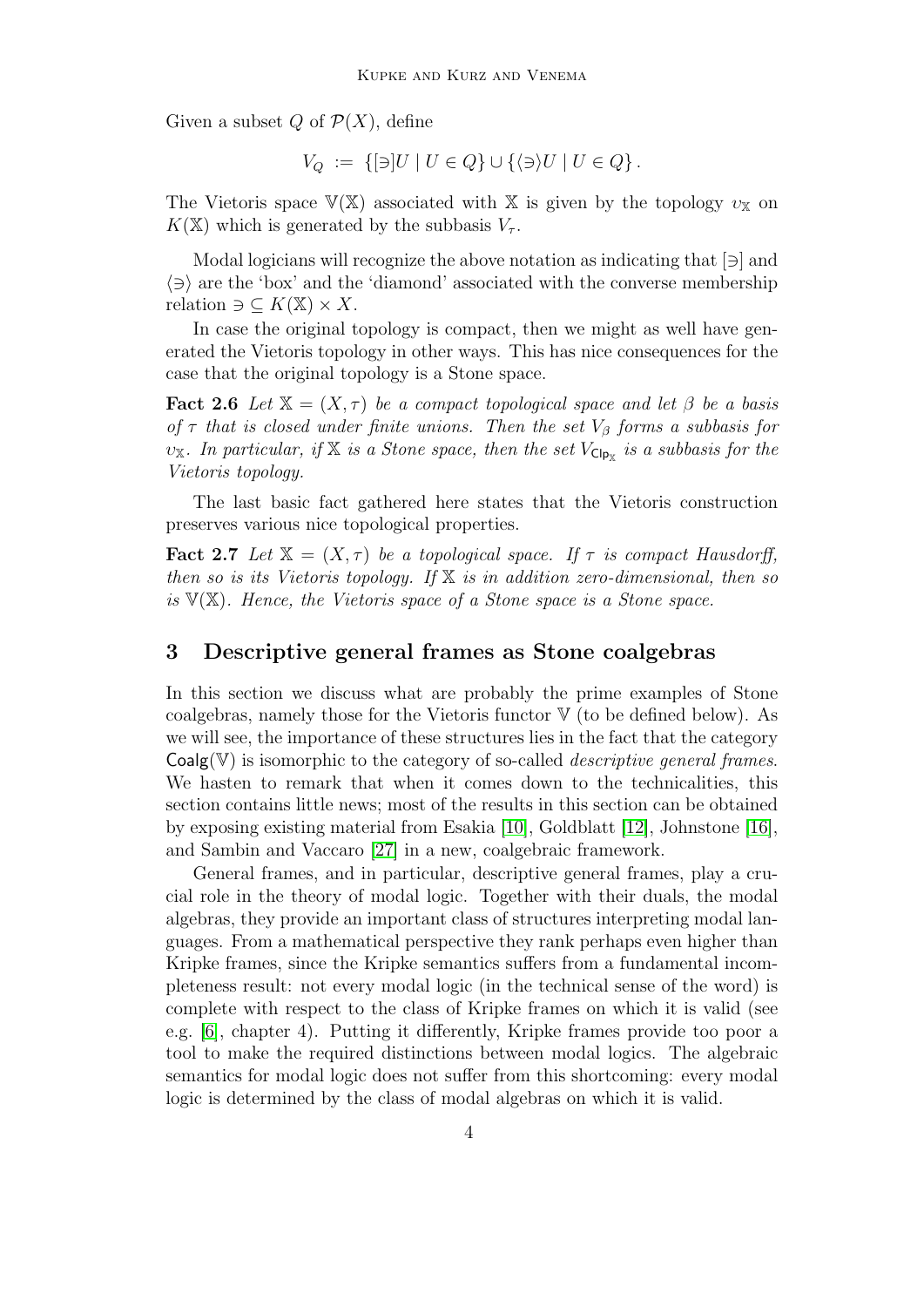Definition 3.1 (Modal algebras) Let  $\mathbb B$  and  $\mathbb B'$  be boolean algebras; an operation  $g : B \to B'$  on their carriers is said to *preserve finite meets* if  $g(\top) = \top'$  and  $g(b_1 \wedge b_2) = g(b_1) \wedge' g(b_2)$ . A modal algebra is a structure  $\mathbb{A} = (A, \wedge, -, \bot, \top, g)$  such that the reduct  $(A, \wedge, -, \bot, \top)$  of  $\mathbb{A}$  is a Boolean algebra, and  $g: A \to A$  preserves finite meets. The category of modal algebras (with homomorphisms) is denoted by MA.

The intended meaning of  $q$  is to provide an interpretation of the modal operator  $\Box$ . Thinking of  $a \in A$  as the interpretation of a modal formula  $\varphi$ ,  $q(a)$  provides the interpretation of  $\Box \varphi$ .

- **Example 3.2** (i) If  $(X, R)$  is a Kripke frame then  $(\mathcal{P}X, \cap, -, \emptyset, X, [R])$  is a modal algebra where  $[R](a) = \{x \in X \mid x \mathbb{R} \mid y \Rightarrow y \in a\}.$
- (ii) Let Prop be a set of propositional variables and  $\mathcal{L}(\mathsf{Prop})$  be the set of modal formulae over Prop quotiented by  $\varphi \equiv \psi \Leftrightarrow \vdash_{\mathbf{K}} \varphi \leftrightarrow \psi$  where  $\vdash_{\mathbf{K}}$  denotes derivability in the basic modal logic **K** (see eg [\[6\]](#page-18-0)). Then  $\mathcal{L}(\text{Prop})$ —equipped with the obvious operations—is a modal algebra. In fact,  $\mathcal{L}(\mathsf{Prop})$  is the modal algebra free over **Prop** and is called the Lindenbaum-Tarski algebra (over Prop).

Remark 3.3 Although not needed in the following, we indicate how modal formulae are evaluated in modal algebras. Let  $\varphi$  be a modal formula taking propositional variables from Prop and let  $\mathbb{A} = (A, \wedge, -, \bot, \top, q)$  be a modal algebra. Employing the freeness of the modal algebra  $\mathcal{L}(\mathsf{Prop})$  we can identify valuations of variables  $v : \mathsf{Prop} \to A$  with algebra morphisms  $\mathcal{L}(\mathsf{Prop}) \to \mathbb{A}$ and define  $\mathbb{A} \models \varphi$  if  $v([\varphi]_{\equiv}) = \top$  for all morphisms  $v : \mathcal{L}(\mathsf{Prop}) \to \mathbb{A}$ .

However, modal algebras are fairly abstract in nature and many modal logicians prefer the intuitive, geometric appeal of Kripke frames. General frames, unifying the algebraic and the Kripke semantics in one structure, provide a nice compromise.

Definition 3.4 (General frames) Formally, a general frame is a structure  $\mathbb{G} = (G, R, A)$  such that  $(G, R)$  is a Kripke frame and A is a collection of so-called *admissible* subsets of G that is closed under the boolean operations and under the operation  $\langle R \rangle : \mathcal{P}(G) \to \mathcal{P}(G)$  given by:

 $\langle R \rangle X := \{ y \in G \mid Ryx \text{ for some } x \in X \}.$ 

A general frame  $\mathbb{G} = (G, R, A)$  is called *differentiated* if for all distinct  $s_1, s_2 \in$ G there is a 'witness'  $a \in A$  such that  $s_1 \in a$  while  $s_2 \notin a$ ; tight if whenever t is not an R-successor of s, then there is a 'witness'  $a \in A$  such that  $t \in a$ while  $s \notin \langle R \rangle a$ ; and *compact* if  $\bigcap A_0 \neq \emptyset$  for every subset  $A_0$  of A which has the finite intersection property. A general frame is descriptive if it is differentiated, tight and compact.

<span id="page-4-0"></span>**Example 3.5** (i) Any Kripke frame  $(X, R)$  can be considered as a general frame  $(X, R, \mathcal{P}X)$ .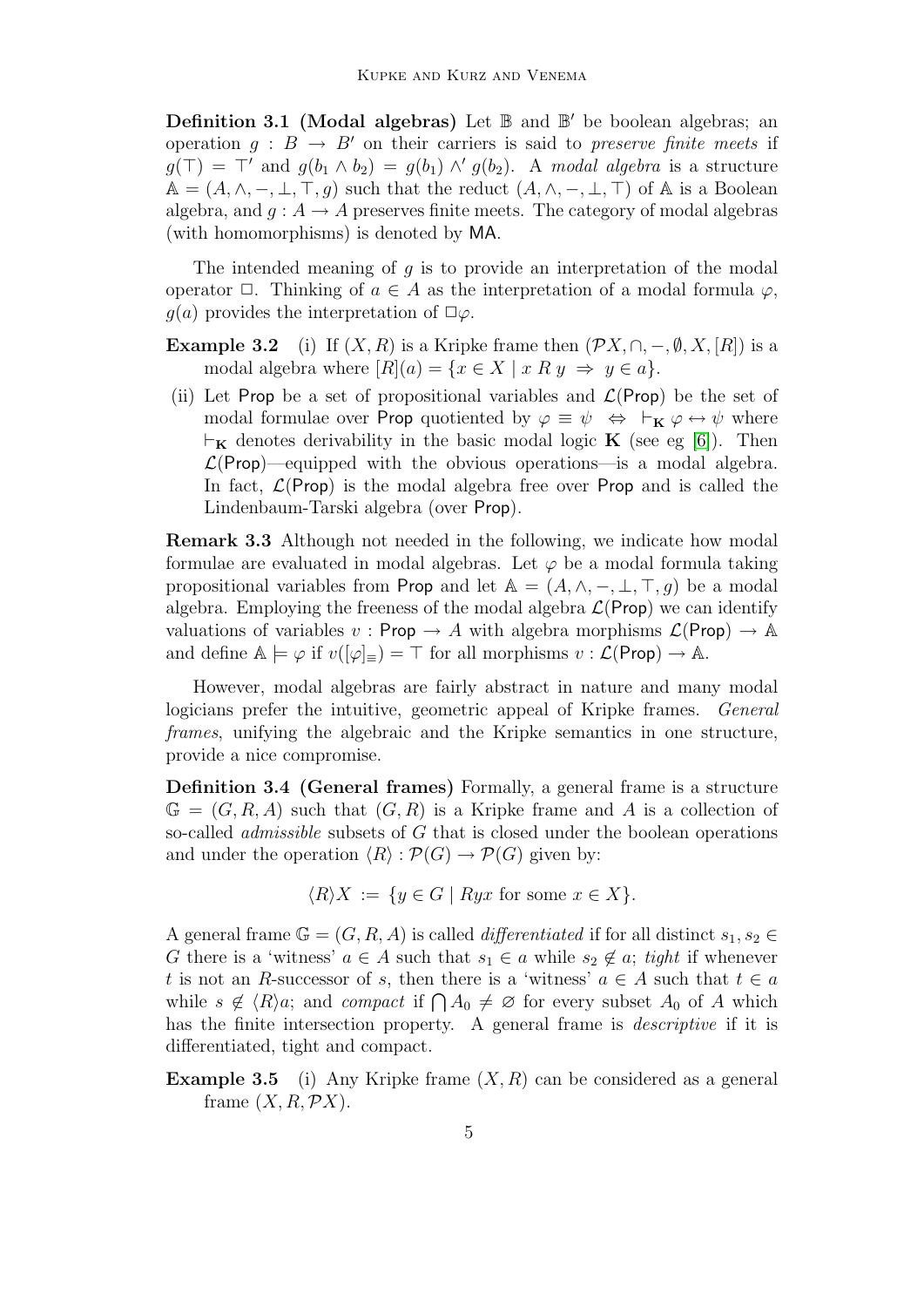- (ii) If  $\mathbb{A} = (A, \wedge, -, \perp, \top, g)$  is a modal algebra then  $(\mathsf{Sp} \mathbb{A}, R, A)$  where  $R =$  $\{(u, v) \mid a \in u \implies g(a) \in v\}$  and  $\hat{A} = \{\{u \in \text{SpA} \mid a \in u\} \mid a \in A\}$  is a descriptive general frame.
- (iii) If  $\mathbb{G} = (G, R, A)$  is a general frame then  $(A, \cap, -, \emptyset, G, [R])$  is a modal algebra.

The following remark explains the terminology of 'admissible' subsets.

**Remark 3.6** Let  $\mathbb{G} = (X, R, A)$  be a general frame and consider a modal formula  $\varphi$  taking its propositional variables from the set Prop. Note that, given a function  $v: X \to \prod_{\text{Prop}} 2$ , where  $2 = \{0, 1\}$  is the set of truth values,  $(X, R, v)$  is a Kripke model. v is called a valuation for G if the extensions of all propositions are admissible, that is, if  $\{x \in X \mid v(x)_p = 1\} \in A$  for all  $p \in$  Prop. The validity of a modal formula in general frame is then defined as  $\mathbb{G} \models \varphi$  if  $(X, R, v) \models \varphi$  for all valuations v for  $\mathbb{G}$ .

Since Kripke frames (and models) form some of the prime examples of coalgebras, the question naturally arises whether (descriptive) general frames can be seen as coalgebras as well. In this and the following section we will answer this question in the positive.

Two crucial observations connect descriptive general frames with coalgebras. First, the admissible sets of a descriptive frame form a basis for a topology. This topology is compact, Hausdorff, and zero-dimensional because descriptive general frames are compact, differentiated and the admissible sets are closed under boolean operations. It follows that descriptive general frames give rise to a Stone space with the admissible sets appearing as the collection of clopens.

Second, the tightness condition of descriptive general frames can be reformulated as the requirement that the relation is point-closed; that is, the successor set of any point is closed in the Stone topology. This suggests that if we are looking for a coalgebraic counterpart of a descriptive general frame  $\mathbb{G} = (G, R, A)$ , it should be of the form

$$
(G, \tau) \xrightarrow{R[\cdot]} (K(G), \tau_?)
$$

where  $K(G)$  is the collection of closed sets in the Stone topology  $\tau$  on G and  $\tau$ ? is some suitable topology on  $K(G)$ , which turns  $K(G)$  again into a Stone space. A good candidate is the Vietoris topology: it is based on the closed sets of  $\tau$  and it yields a Stone space if we started from one. Moreover, as we will see, choosing the Vietoris topology for  $\tau_?$ , continuity of the map  $R[\_]$ corresponds to the admissible sets being closed under  $\langle R \rangle$ .

Turning these intuitions into a more precise statement, we will prove that the category of descriptive general frames and the category  $Coalg(\mathbb{V})$  of coalgebras for the Vietoris functor are in fact isomorphic. Before we can go into the details of this, there are two obvious tasks waiting: first, we have to define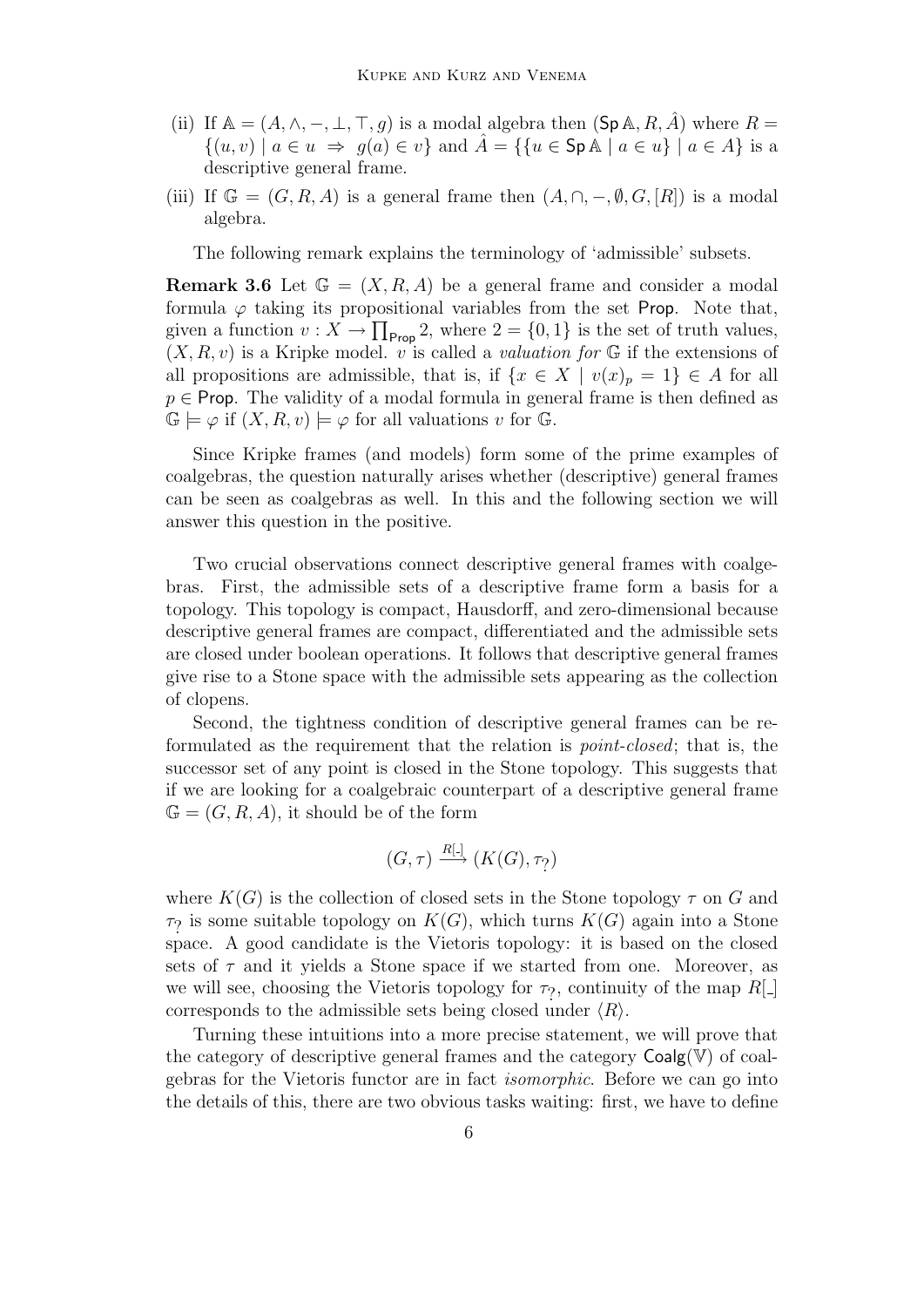the morphisms that make the descriptive general frames into a category, and second, we have to show that the Vietoris construction, which until now has just been defined for objects, can be turned into a functor.

Definition 3.7 (General frame morphisms) A morphism  $\theta$  :  $(G, R, A) \rightarrow$  $(G', R', A')$  is a function from W to W' such that (i)  $\theta : (W, R) \to (W', R')$  is a bounded morphism (see Example [2.2\)](#page-2-0) and (ii)  $\theta^{-1}(a') \in A$  for all  $a' \in A'$ .

We let  $GF$  (DGF) denote the category with general frames (descriptive general frames, respectively) as its objects, and the general frame morphisms as the morphisms.

In the future we will need the fact that there is a dual equivalence  $4$  between the categories of modal algebras and descriptive general frames:

$$
\text{MA} \simeq \text{DGF}^{\text{op}}.
$$

We will now see how the Vietoris construction can be upgraded to a proper endofunctor on the category of Stone spaces. For that purpose, we need to show how continuous maps between Stone spaces can be lifted to continuous maps between their Vietoris spaces; as a first step, we need the fact that whenever  $f : \mathbb{X} \to \mathbb{X}'$  is a continuous map between compact Hausdorff spaces, then the image map  $f[\cdot]$  is of the right type, that is, sends closed sets to closed sets. Fortunately, this is standard topology.

<span id="page-6-1"></span>**Fact 3.8** Let  $f : \mathbb{X} \to \mathbb{X}'$  be a continuous map between compact Hausdorff spaces. Then the function  $\mathbb{V}(f)$  given by

$$
\mathbb{V}(f)(F) := f[F] (= \{ f(x) \mid x \in X \})
$$

maps closed sets in  $X$  to closed sets in  $X'$ .

Moreover,  $\nabla$  is functorial:

**Lemma 3.9** Let  $f : \mathbb{X} \to \mathbb{X}'$  be a continuous map between compact Hausdorff spaces. Then the function  $\mathbb{V}(f)$  is a continuous map from  $\mathbb{V}(\mathbb{X})$  to  $\mathbb{V}(\mathbb{X}')$ , and satisfies the functorial laws:  $\mathbb{V}(id_{\mathbb{X}}) = \mathbb{V}(id_{\mathbb{V}(\mathbb{X})})$ , and  $\mathbb{V}(f \circ g) = \mathbb{V}(f) \circ \mathbb{V}(g)$ .

**Proof.** Assume that f is a continuous map between the Stone spaces  $X =$  $(X, \tau)$  and  $\mathbb{X}' = (X', \tau')$ . In order to show that  $\mathbb{V}(f)$  is a continuous map from  $V(X)$  to  $V(X')$ , we show that the pre-images of subbasic elements of the Vietoris topology  $v_{\mathbf{X}'}$  are open in the Vietoris topology  $v_{\mathbf{X}}$ .

Let U' be an arbitrary element of  $V_{\mathbb{X}}$ ; there are two cases to consider. To start with, if U' is of the form  $\lbrack \ni \rbrack Q'$  for some  $Q' \in \tau'$ , then we see that  $\mathbb{V}(f)^{-1}(U') = \{F \in K(\mathbb{X}) \mid \mathbb{V}(F) \in [\exists Q']\} = \{F \in K(\mathbb{X}) \mid f[F] \subseteq Q'\} =$  ${F \in K(\mathbb{X}) \mid F \subseteq f^{-1}(Q') = [\exists] f^{-1}(Q')}.$  And second, if U' is of the form  $\langle \exists \rangle Q'$  for some  $Q' \in \tau'$ , then we have  $\mathbb{V}(f)^{-1}(U') = \{F \in K(\mathbb{X}) \mid \mathbb{V}(F) \in \langle \exists \rangle\}$ 

<span id="page-6-0"></span> $\overline{4}$  On objects the equivalence is given by Example [3.5,](#page-4-0) (ii) and (iii).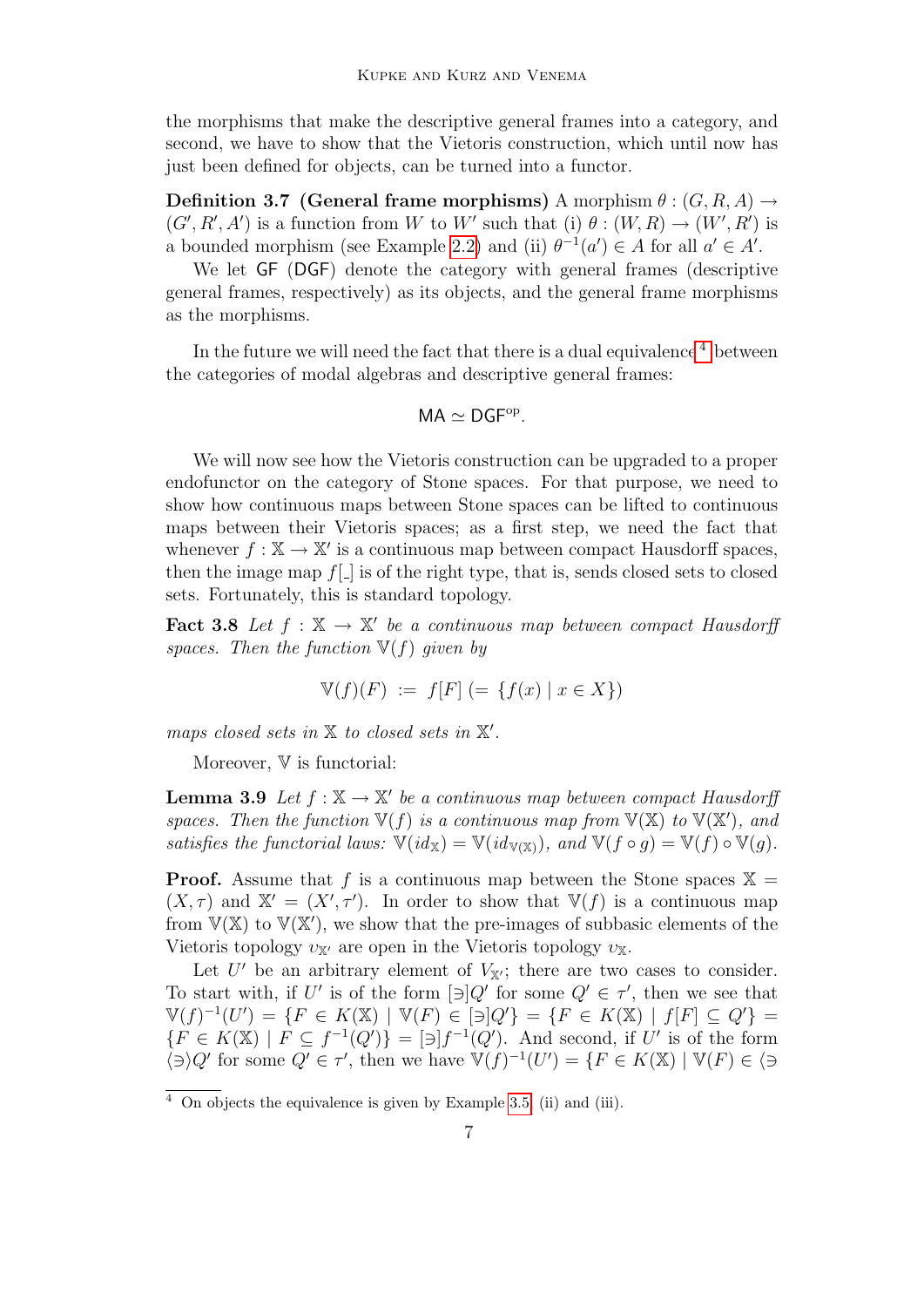$\{Q'\} = \{F \in K(\mathbb{X}) \mid f[F] \cap Q' \neq \emptyset\} = \{F \in K(\mathbb{X}) \mid F \cap f^{-1}(Q') \neq \emptyset\} = \{\emptyset\}$  $\sum_{i=1}^{n} f^{-1}(Q')$ . In both cases we find that  $\mathbb{V}(f)^{-1}(U')$  is (basic) open, as required. We leave it to the reader to verify that  $V$  satisfies the functorial laws.  $\Box$ 

Definition 3.10 (Vietoris functor) The Vietoris functor on the category of Stone spaces is given on objects as in Definition [2.5](#page-2-1) and on morphisms as in Lemma [3.8,](#page-6-1) i.e., for  $(X, \tau) \in$  Stone

$$
(X, \tau) \mapsto (K(\mathbb{X}), \tau_V)
$$
  

$$
(f : (X, \tau) \to (Y, \sigma)) \mapsto \mathbb{V}(f)
$$

where  $\mathbb{V}(f)[F] := f[F]$  for all closed  $F \subseteq X$ .

We now turn to the isomorphism between the categories  $\mathsf{DGF}$  and  $\mathsf{Coalg}(\mathbb{V})$ . The following rather technical lemma allows us to define the required functors relating the two categories.

<span id="page-7-0"></span>**Lemma 3.11** Let X,  $\tau$  and A be such that  $\tau$  is a Stone topology on X and A is the collection of clopens of  $\tau$ , and likewise for X',  $\tau'$  and A'. Furthermore, suppose that  $R \subseteq X^2$  and  $\gamma : X \to K(\mathbb{X})$  satisfy

$$
Rxy \text{ iff } y \in \gamma(x) \tag{1}
$$

for all  $x, y \in X$ ; and similarly for  $R' \subseteq X'^2$  and  $\gamma' : X' \to K(\mathbb{X}')$ .

Then  $\theta: X \to X'$  is V-coalgebra homomorphism between  $((X, \tau), \gamma)$  and  $((X', \tau'), \gamma')$  if and only if it is a general frame morphism between  $(X, R, A)$ and  $(X', R', A')$ .

Proof. Both directions of the proof are straightforward. We only show the direction from left to right, leaving the other direction to the reader. Suppose that  $\theta$  is a coalgebra morphism. Then  $\theta$  is a continuous map from  $(X, \tau)$  to  $(X', \tau')$ , so the  $\theta$ -inverse of a clopen set in  $\tau'$  is clopen in  $\tau$ . This shows that  $\theta^{-1}(a') \in A$  for all  $a' \in A'$ .

In order to show that  $\theta$  is a bounded morphism, first let  $Rxy$ . This implies that  $y \in \gamma(x)$ . Because  $\theta$  is a coalgebra morphism we have

$$
\theta[\gamma(x)] = \gamma'(\theta(x)),
$$

so we get  $\theta(y) \in \gamma'(\theta(x))$ , i.e.  $R'\theta(x)\theta(y)$ . Now suppose that  $R'\theta(x)y'$ . Then  $y' \in \gamma'(\theta(x))$  so by the above equation  $y' \in \theta[\gamma(x)]$ ; that is, there is a  $y \in X$ such that  $Rxy$  and  $\theta(y) = y'$ . The contract of the contract of  $\Box$ 

Lemma [3.11,](#page-7-0) together with our earlier observation on the connection between the admissible sets of a descriptive general frame and the clopens of the Stone space induced by taking these admissible sets as a basis, ensures that the following definition is correct. That is, if the reader is willing to check for himself that the maps defined below are indeed functors.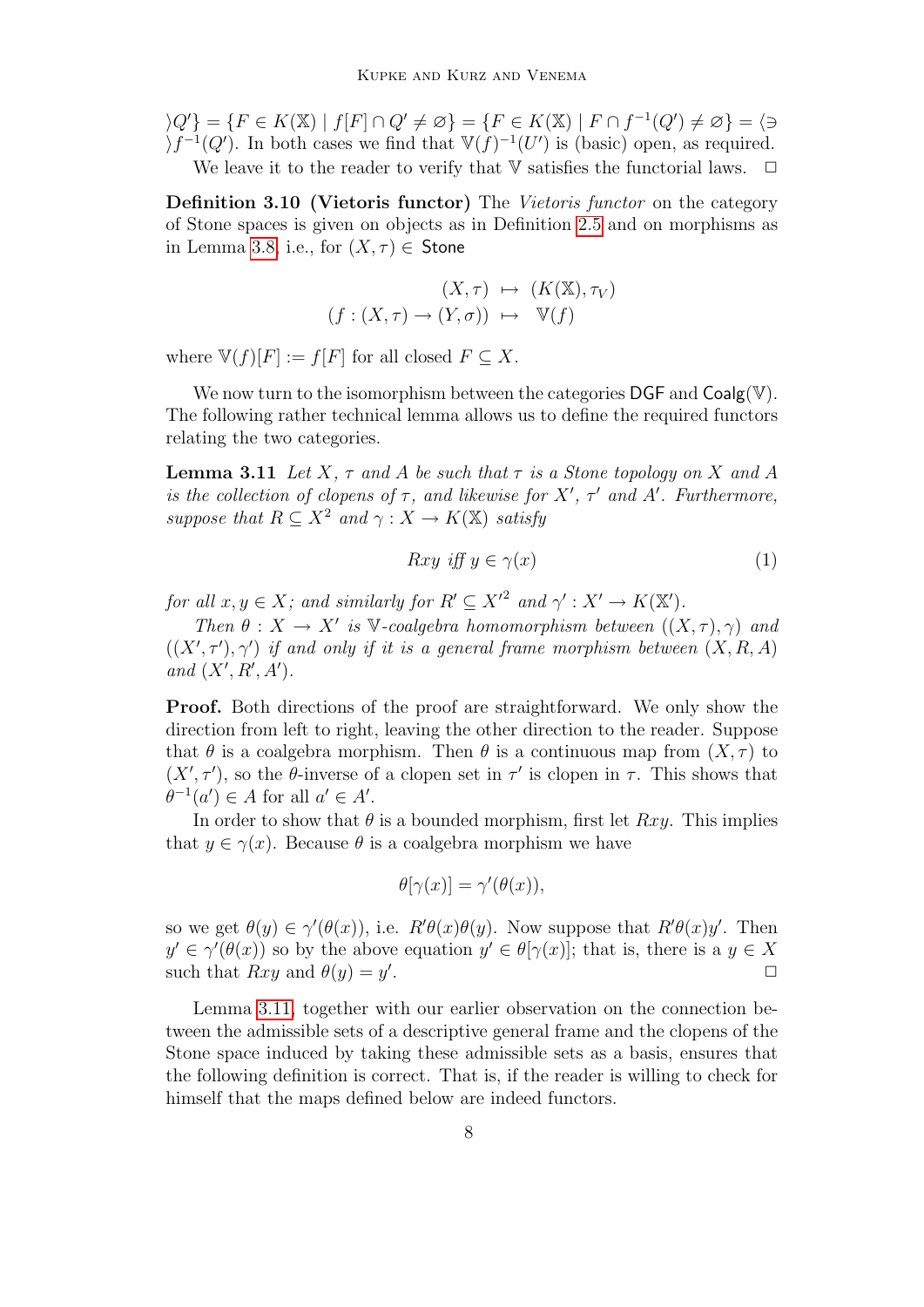**Definition 3.12** We define the functor  $\mathbb{C} : \mathsf{DGF} \to \mathsf{Coalg}(\mathbb{V})$  as follows:

$$
(G, R, A) \mapsto (G, \sigma_A) \xrightarrow{R[\cdot]} \mathbb{V}(G, \sigma_A)
$$

Here  $\sigma_A$  denotes the Stone topology generated by taking A as a basis. Conversely, there is a functor  $\mathbb{D}$  : Coalg(V)  $\rightarrow$  DGF given by:

 $((X, \tau), \gamma) \mapsto (X, R_{\gamma}, \mathsf{Clp}_{(X,\tau)})$ 

where  $R_{\gamma}$  is defined by  $R_{\gamma}s_1s_2$  iff  $s_2 \in \gamma(s_1)$ . On morphisms both functors act as the identity with respect to the underlying Set-functions.

The following theorem now easily follows from spelling out the respective definitions.

<span id="page-8-1"></span>**Theorem 3.13** The functors  $\mathbb C$  and  $\mathbb D$  form an isomorphism between the categories  $\text{DGF}$  and  $\text{Coalg}(\mathbb{V})$ .

# Remark 3.14 (Valuations of Propositional Variables)

For a set-coalgebra  $(X, \xi)$ , a valuation of propositional variables  $p \in \text{Prop}$  is a function  $X \to \prod_{\text{Prop}} 2$  where 2 is the two-element set of truth-values. For a Stone-coalgebra  $(\mathbb{X}, \xi)$ , a valuation is a continuous map  $v : \mathbb{X} \to \prod_{\text{Prop}} 2$  where 2 is taken with the discrete topology. The continuity of  $v$  is equivalent to the statement that the propositional variables take their values in admissible sets. Indeed, writing  $\pi_p : \prod_{\text{Prop}} 2 \to 2$  ( $p \in \text{Prop}$ ) for the projections, continuity of v is equivalent to  $v^{-1}(\pi_p^{-1}(\{1\}))$  clopen for all  $p \in \text{Prop.}$  Observing that  $v^{-1}(\pi_p^{-1}(\{1\})) = \{x \in X \mid v(x)_p = 1\}$  is the extension of p the claim now follows from the fact that the clopens coincide with the admissible sets.

Remark 3.15 (General Frames as Coalgebras) Stone spaces provide a convenient framework to study descriptive general frames since the admissible sets can be recovered from the topology. Making a generalization to arbitrary general frames, we can still work in a coalgebraic framework, but we have to make two adjustments.

First, we work directly with admissible sets instead of with topologies: the category RBA (referential or represented Boolean algebras) has objects  $(X, A)$ where  $X$  is a set and  $A$  a set of subsets of  $X$  closed under boolean operations. It has morphisms  $f : (X, A) \to (Y, B)$  where f is a function  $X \to Y$  such that  $f^{-1}(b) \in A$  for all  $b \in B$ .

And second, in the absence of tightness, the relation of the general frame will no longer be point-closed. Hence, its coalgebraic version has the full power set as its codomain. For  $X = (X, A) \in \mathsf{RBA}$  let  $\mathbb{W}(\mathbb{X}) = (\mathcal{P}(X), v_{\mathbb{X}})$  where v<sub>X</sub> is the Boolean algebra generated by  $\{ \{ F \in \mathcal{P}X \mid F \cap a \neq \emptyset \} \mid a \in A \}.$ On morphisms let  $\mathbb{W}(f) = \mathcal{P}(f)$ . This clearly defines an endofunctor on the category RBA, and the induced category Coalg(W) is the coalgebraic version of general frames:

<span id="page-8-0"></span>There is an isomorphism between  $GF$  and  $Coalg(W)$  (2)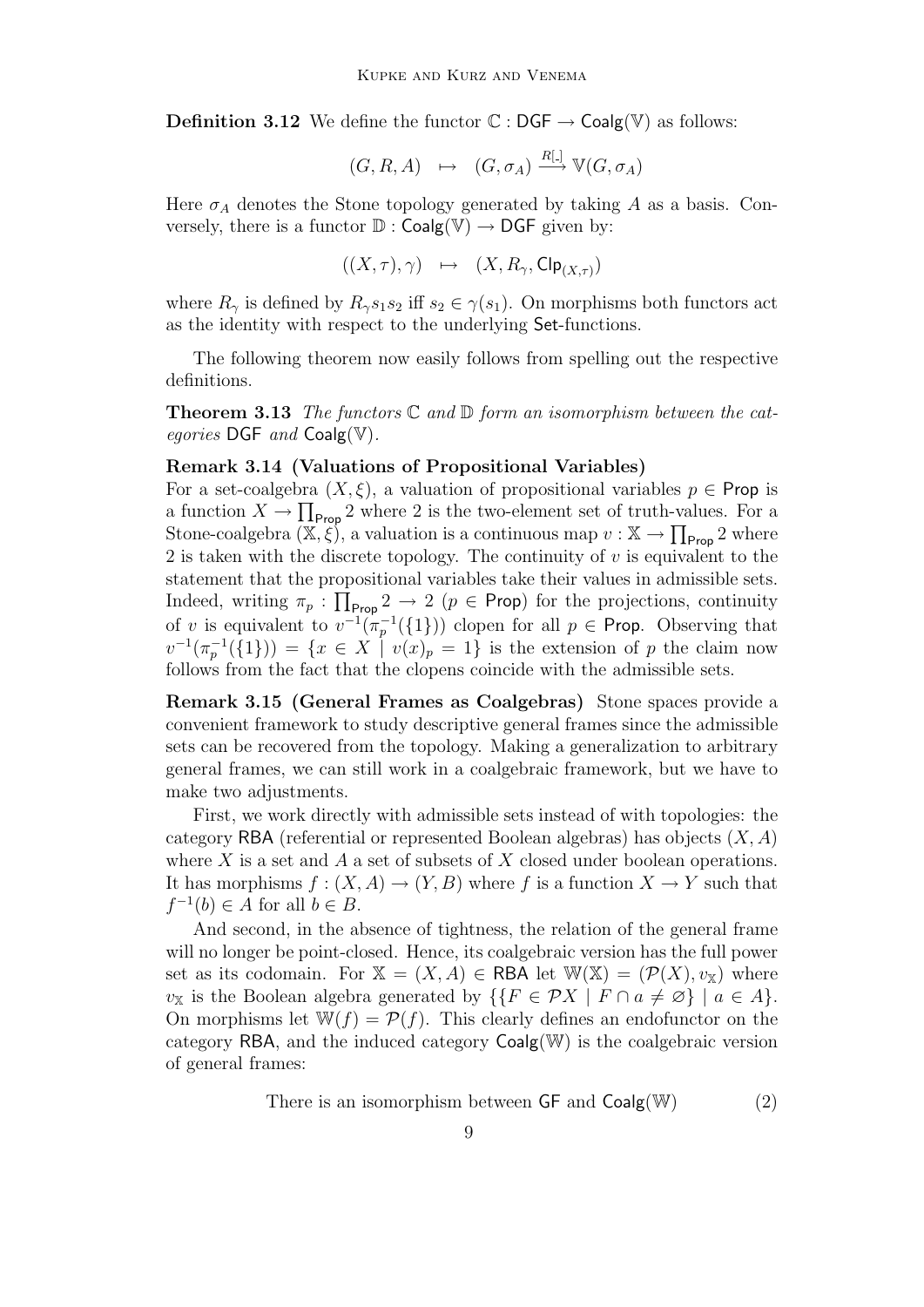The crucial observation in the proof of [\(2\)](#page-8-0) is that, for  $X = (X, A) \in \mathsf{RBA}$  and R a relation on X, we have that A is closed under  $\langle R \rangle$  iff  $R[\ ] : X \to \mathcal{P}X$ is a RBA-morphism  $\mathbb{X} \to \mathbb{W}(\mathbb{X})$ . This follows from the fact that  $\langle R \rangle a =$  $(R[\_])^{-1}(\lbrace F \in \mathcal{P}X \mid F \cap a \neq \emptyset \rbrace)$ . Further details are left to the reader.

Finally, to finish off this section, let us note two corollaries of Theorem [3.13.](#page-8-1)

Using  $MA \simeq DGF^{op}$  and  $(Coalg(\mathbb{V}))^{op} = Alg(\mathbb{V}^{op})$ , it follows  $MA \simeq Alg(\mathbb{V}^{op})$ . With Stone<sup>op</sup>  $\simeq$  BA we obtain the following.

Corollary 3.16 There is a functor  $H : BA \rightarrow BA$  such that the category of modal algebras MA is equivalent to the category  $\mathsf{Alg}(H)$  of algebras for the functor H.

**Proof.** With the help of the contravariant functors  $\mathbb{C}|\mathsf{p}$ : Stone  $\rightarrow$  BA,  $\mathbb{S}\mathsf{p}$ :  $BA \rightarrow$  Stone, we let  $H = \mathbb{C} \cdot \mathbb{P} \cdot \mathbb{S}$  The claim now follows from the observation that Alg(H) is dual to Coalg(V): An algebra  $HA \stackrel{\alpha}{\longrightarrow} A$  corresponds to the coalgebra  $\text{Sp }A \xrightarrow{\text{Sp }\alpha} \text{Sp }HA \cong \text{V Sp }A$  and a coalgebra  $\mathbb{X} \xrightarrow{\xi} \text{VX}$  corresponds to the algebra  $H\mathbb{C} \not\subset \mathbb{C} \not\subset \mathbb{C} \not\subset \mathbb{C} \not\subset \mathbb{C} \not\subset \mathbb{C} \not\subset \mathbb{C}$ .  $\Box$ 

An explicit description of  $H$  not involving the Vietoris functor is given by the following proposition.

**Proposition 3.17** Let H :  $BA \rightarrow BA$  be the functor that assigns to a Boolean algebra the free Boolean algebra over its underlying meet-semilattice. Then  $\mathsf{Alg}(H)$  is isomorphic to the category of modal algebras MA.

**Proof.** We use the well-known fact that MA is isomorphic to the category MPF which is defined as follows. An object of MPF is an endofunction  $A \stackrel{m}{\rightarrow} A$ on a Boolean algebra A that preserves finite meets (i.e. binary meets and the top-element). A morphism  $f : (A \stackrel{m}{\rightarrow} A) \longrightarrow (A' \stackrel{m'}{\rightarrow} A')$  is a Boolean algebra morphism  $f : A \to A'$  such that  $m' \circ f = f \circ m$ . We also write  $BA_{\wedge}$  for the category with Boolean algebras as objects and finite meet preserving functions as morphisms.

To prove that  $\mathsf{Alg}(H)$  and MPF are isomorphic categories, we first show that  $BA(HA, A) \cong BA_{\Lambda}(A, A)$ , or to be slightly more general and precise,  $BA(HA, B) \cong BA_{\wedge}(IA, IB)$  where  $I : BA \hookrightarrow BA_{\wedge}$ . (Here we denote, for a category  $C$  and objects  $A, B$  in  $C$ , the set of morphisms between  $A$  and  $B$  by  $C(A, B)$ .) Indeed, consider the forgetful functors  $U : BA \rightarrow SL$ ,  $V : BA \rightarrow SL$ to the category SL of meet-semilattices with top element and the left adjoint F of U. Using our assumption  $H = FU$ , we calculate  $BA(HA, B) =$  $BA(FUA, B) \cong SL(UA, UB) \cong SL(VIA, VIB) \cong BA_{\wedge}(IA, IB)$ . The isomorphisms  $\varphi_A$  : BA(HA, A)  $\rightarrow$  BA<sub> $\wedge$ </sub>(A, A), A  $\in$  BA, give us an isomorphism  $\varphi$  between the objects of Alg(H) and MPF. On morphisms, we define  $\varphi$  to be the identity. This is well-defined because the isomorphisms  $BA(HA, B) \cong BA_{\wedge}(IA, IB)$  are natural in A and B.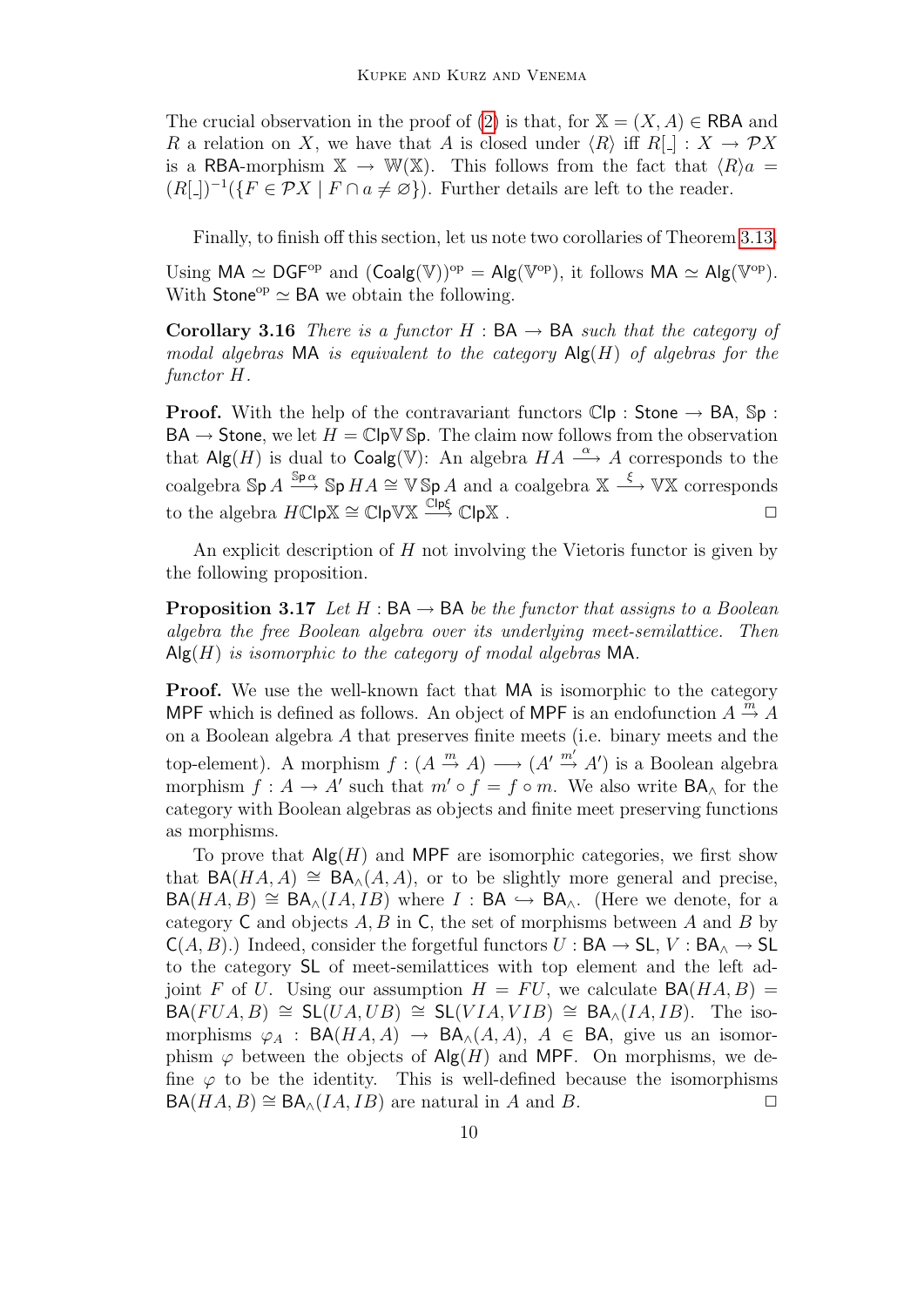As another corollary to the duality we obtain that  $Coalg(\mathbb{V})$  has cofree coalgebras.

Corollary 3.18 The forgetful functor  $Coalg(V) \rightarrow$  Stone has a right adjoint.

**Proof.** Consider the forgetful functors  $R : MA \rightarrow BA$ ,  $U : MA \rightarrow Set$ ,  $V$ :  $BA \rightarrow$  Set. Since U and V are monadic, R has a left adjoint. Hence, by duality,  $Coalg(V) \rightarrow$  Stone has a right adjoint.

# <span id="page-10-0"></span>4 Vietoris Polynomial Functors

In this section we introduce the notion of a Vietoris polynomial functor (short: VPF) as a natural analogue for the category Stone of what the so-called Kripke polynomial functors [\[25,](#page-20-0)[15\]](#page-19-3) are for Set. This section can be therefore seen as a first application of the observation that coalgebras over Stone can be used as semantics for (coalgebraic) modal logics.

Although we have kept this section self-contained, most of its content builds on the work by Jacobs in [\[15\]](#page-19-3). Note however that we not only translate the entire setting to the category of Stone spaces but also repair a defect of the original construction (see Remark [4.16](#page-16-0) for more details).

## 4.1 Polynomial functors

Definition 4.1 (Vietoris polynomial functors) The collection of Vietoris polynomial functors, in brief: VPFs, over Stone is inductively defined as follows:

$$
T \ ::= \ \mathbb{I} \mid \mathbb{Q} \mid T_1 + T_2 \mid T_1 \times T_2 \mid T^D \mid \mathbb{V}T.
$$

Here  $\mathbb I$  is the identity functor on the category **Stone**;  $\mathbb Q$  denotes a finite Stone space (that is, the functor  $\mathbb Q$  is a constant functor); '+' and ' $\times$ ' denote disjoint union and binary product, respectively; and, for an arbitrary set  $D, T^D$ denotes the functor sending a Stone space X to the D-fold product  $(1)^5$  $(1)^5$   $(T(\mathbb{X})^D)$ .

Associated with this we inductively define the notion of a path:

$$
p ::= \langle \rangle \mid \pi_1 \cdot p \mid \pi_2 \cdot p \mid \kappa_1 \cdot p \mid \kappa_2 \cdot p \mid [ev(d)] \cdot p \mid \mathbb{V} \cdot p.
$$

By induction on the complexity of paths we now define when two VPFs  $T_1$ 

<span id="page-10-1"></span><sup>5</sup> We leave it as an exercise for the reader to verify that the class of Stone spaces is closed under taking topological products.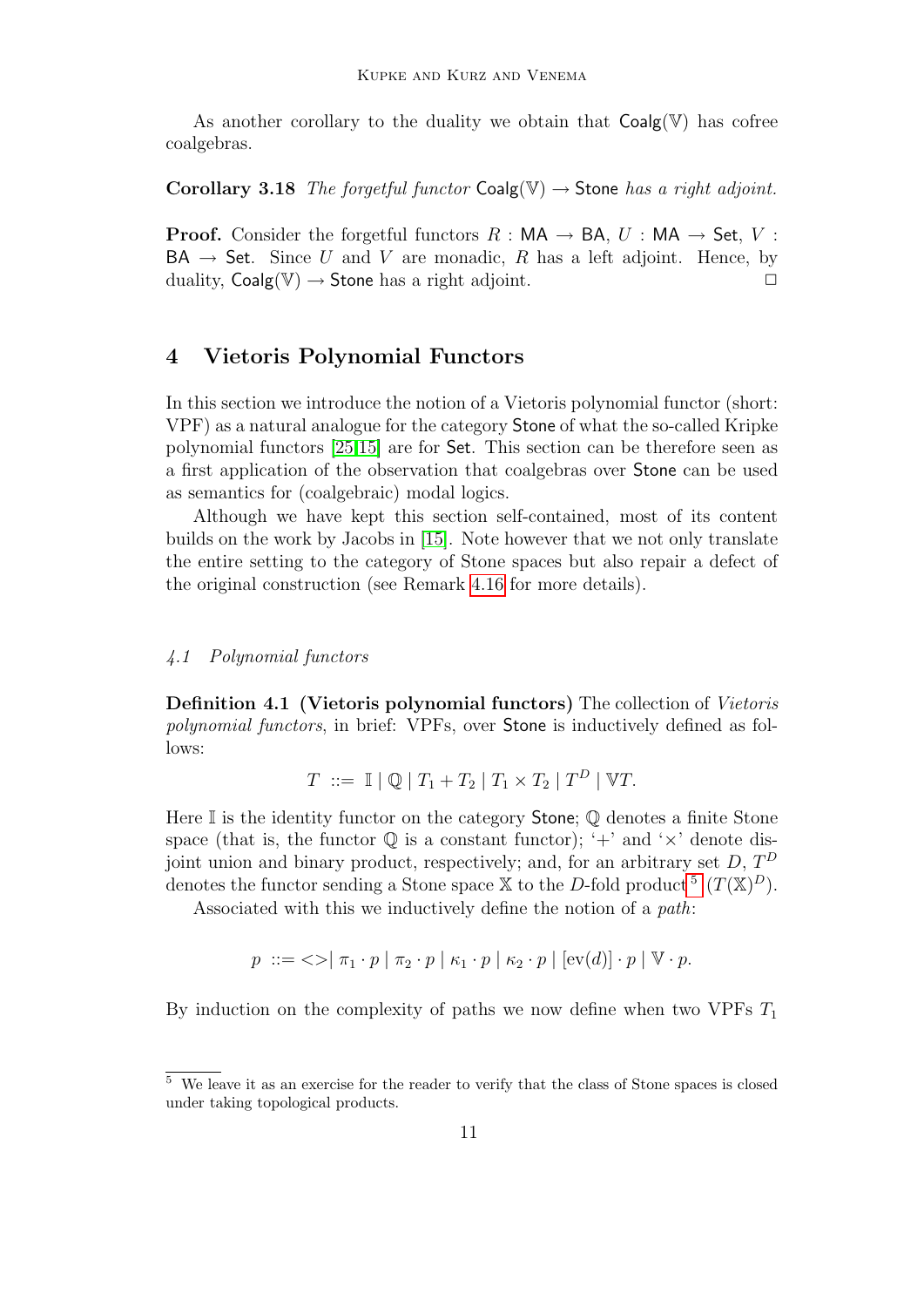and  $T_2$  are related by a path p, notation:  $T_1 \stackrel{p}{\rightsquigarrow} T_2$ :

$$
T \overset{\text{def}}{\Leftrightarrow} T
$$
\n
$$
T_1 \times T_2 \overset{\pi_i \cdot p}{\Leftrightarrow} T' \quad \text{if} \quad T_i \overset{p}{\Leftrightarrow} T'
$$
\n
$$
T_1 + T_2 \overset{\kappa_i \cdot p}{\Leftrightarrow} T' \quad \text{if} \quad T_i \overset{p}{\Leftrightarrow} T'
$$
\n
$$
T^D \overset{[ev(d)]}{\Leftrightarrow} T' \quad \text{if} \quad T \overset{p}{\Leftrightarrow} T' \text{ and } d \in D
$$
\n
$$
\mathbb{V}T \overset{\mathbb{V} \cdot p}{\Leftrightarrow} T' \quad \text{if} \quad T \overset{p}{\Leftrightarrow} T'.
$$

Finally, for a VPF T we define  $\text{Ing}(T)$  to be the category with the set  $\text{Ing}(T) :=$  $\{S \mid \exists p.T \stackrel{p}{\leadsto} S\}$  as the set of objects and the paths as morphisms between them.

Remark 4.2 The fact that VPFs are defined on Stone spaces makes it possible to include infinite constants  $\mathbb Q$  in our discussion. Dually to the Boolean product construction for Boolean algebras one can also define an infinite sum of Stone spaces, cf. [\[11\]](#page-19-10). Because of space limitations we confine ourselves to the standard case, in which only finite constants and finite sums are allowed.

## 4.2 Algebras

It follows from the general definition of coalgebras, what the definition of a T-coalgebra is, for an arbitrary VPF T. Dually, we will make good use of a kind of algebras for  $T$ ; the definition of a so-called  $T$ -BAO may look slightly involved, but it is based on a simple generalization of the concept of a modal algebra. The generalization is that instead of dealing with one single Boolean algebra, we will be working with a family  $(\Phi(S))_{S\in\text{Ing}(T)}$  of Boolean algebras, linked by finite-meet preserving operations. We let  $BA<sub>∧</sub>$  denote the category of Boolean algebras with finite-meet preserving operations.

<span id="page-11-0"></span>**Definition 4.3 (T-BAO)** Let T be a VPF. A T-sorted Boolean algebra with operators, T-BAO, consists of

- a functor  $\Phi : \mathsf{Ing}(T)^{op} \longrightarrow \mathsf{BA}_{\wedge},$  together with
- (in the case that  $\mathbb{I} \in \text{Ing}(T)$ ) an additional map next :  $\Phi(T) \to \Phi(\mathbb{I})$  which preserves all Boolean operations.

This functor is supposed to satisfy the following conditions:

(i) 
$$
\Phi(\mathbb{Q}) = \mathsf{Clp}_{\mathbb{Q}}
$$

(ii) the functions  $\Phi(\pi_i)$  and  $\Phi([\text{ev}(d)])$  are Boolean homomorphisms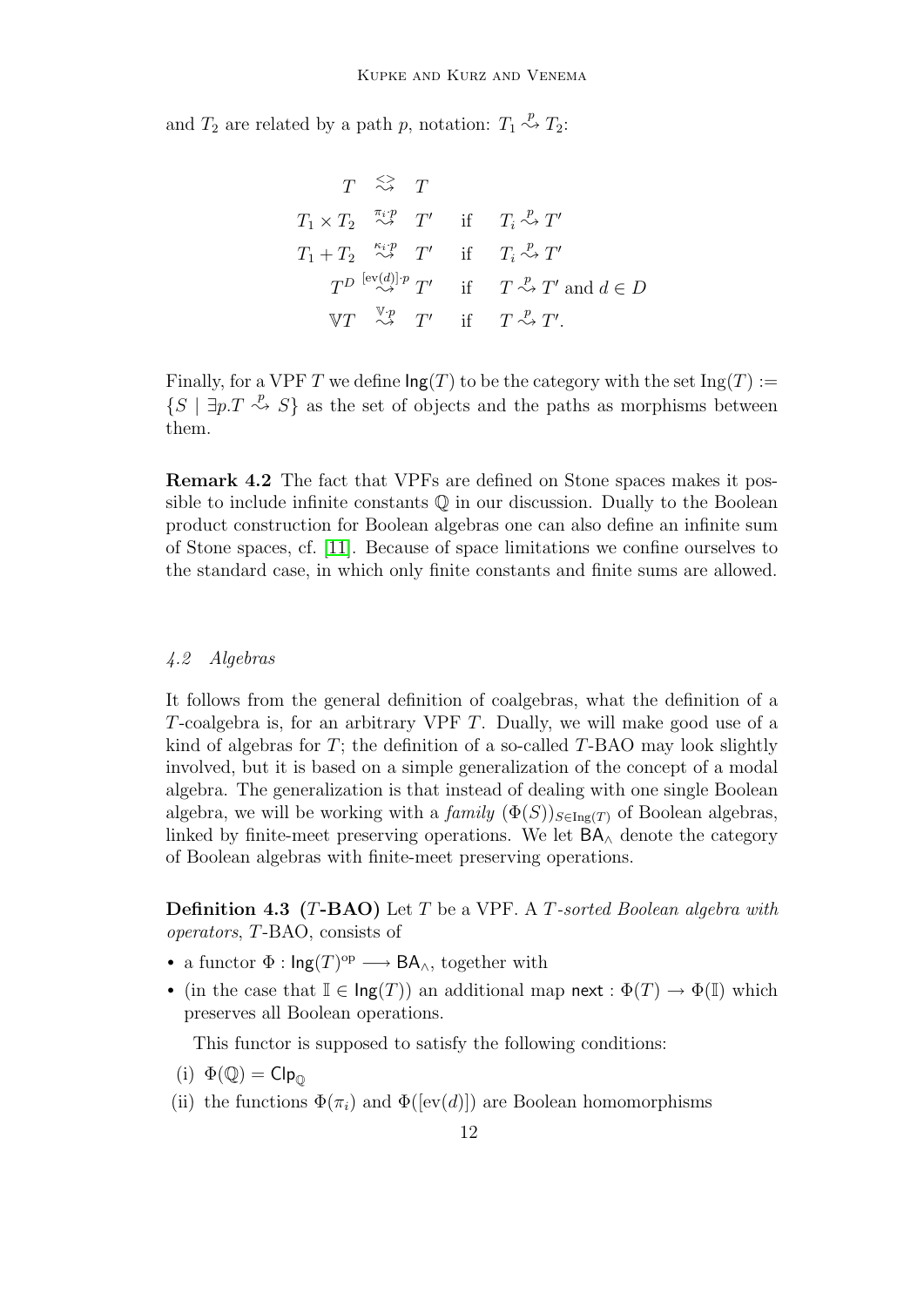(iii) the functions  $\Phi(\kappa_i)$  induced by the injection paths satisfy

$$
-\Phi(\kappa_1)(\bot) \vee -\Phi(\kappa_2)(\bot) = \top
$$
  

$$
-\Phi(\kappa_1)(\bot) \wedge -\Phi(\kappa_2)(\bot) = \bot
$$
  

$$
-\Phi(\kappa_i)(\bot) \wedge \Phi(\kappa_i)(-\alpha) \le -\Phi(\kappa_i)(\alpha)
$$

Example 4.4 Let  $A = (A, \wedge, -, \perp, \top, g)$  be a modal algebra, cf. Defini-tion [3.1.](#page-3-1) Then  $\text{Ing}(T) = \{\mathbb{I}, \mathbb{V}\mathbb{I}\}\$ and we have  $\mathbb{V}\mathbb{I} \stackrel{\mathbb{V}}{\rightsquigarrow} \mathbb{I}$ . If we define  $\Phi(\mathbb{I}) := A$ ,  $\Phi(\mathbb{VI}) := A, \Phi(\mathbb{V}) := g$ , and take next :  $\Phi(\mathbb{VI}) \to \Phi(\mathbb{I})$  to be the identity map, we get a VI-BAO (Φ, next) that corresponds to the original modal algebra.

<span id="page-12-0"></span>**Definition 4.5** (BAO<sub>T</sub>) Let T be a Vietoris polynomial functor; a morphism from one T-BAO ( $\Phi$ , next) to another  $(\Phi'$ , next') is a natural transformation  $t : \Phi \to \Phi'$  such that for each ingredient S of T the component  $t_S : \Phi(S) \to$  $\Phi'(S)$  preserves the Boolean structure, such that  $t_{\mathbb{I}}$  and  $t_T$  satisfy the following naturality condition with respect to next and next':

$$
\mathsf{next}' \circ t_T = t_\mathbb{I} \circ \mathsf{next}
$$

and such that  $t_{\mathbb{Q}} = id_{\mathsf{Clp}_{0}}$  for all constants  $\mathbb{Q} \in \mathsf{Ing}(T)$ . This yields the category  $BAO_T$ .

## 4.3 From coalgebras to algebras and back

It is not difficult to transform a T-coalgebra into a T-BAO; basically, we are dealing with a sorted version of Stone duality (see Definition [2.4](#page-2-2) for terminology and notation), together with a path-indexed predicate lifting.

**Lemma and Definition 4.6** Let  $T$  be a VPF and let  $X$  be a Stone space. Then the following definition on the complexity of paths

$$
\alpha^{>} := \alpha
$$
\n
$$
\alpha^{\pi_1 \cdot p} := \pi_1^{-1}(\alpha^p)
$$
\n
$$
\alpha^{\pi_2 \cdot p} := \pi_2^{-1}(\alpha^p)
$$
\n
$$
\alpha^{\kappa_1 \cdot p} := \kappa_1(\alpha^p) \cup \kappa_2 S_2(X) \qquad \text{for } T_2 = S_1 + S_2
$$
\n
$$
\alpha^{\kappa_2 \cdot p} := \kappa_1 S_1(X) \cup \kappa_2(\alpha^p) \qquad \text{for } T_2 = S_1 + S_2
$$
\n
$$
\alpha^{[ev(d)] \cdot p} := \pi_d^{-1}(\alpha^p)
$$
\n
$$
\alpha^{\mathbb{V} \cdot p} := \{\beta \mid \beta \subseteq \alpha^p \text{ and } \beta \text{ closed } \} (= [\exists] \alpha)
$$

provides, for any two functors  $T_1, T_2 \in \text{Ing}(T)$  such that  $T_1 \stackrel{p}{\rightsquigarrow} T_2$ , a so-called predicate lifting  $(\_)^p : \mathsf{Clp}_{T_2\mathbb{X}} \to \mathsf{Clp}_{T_1\mathbb{X}}.$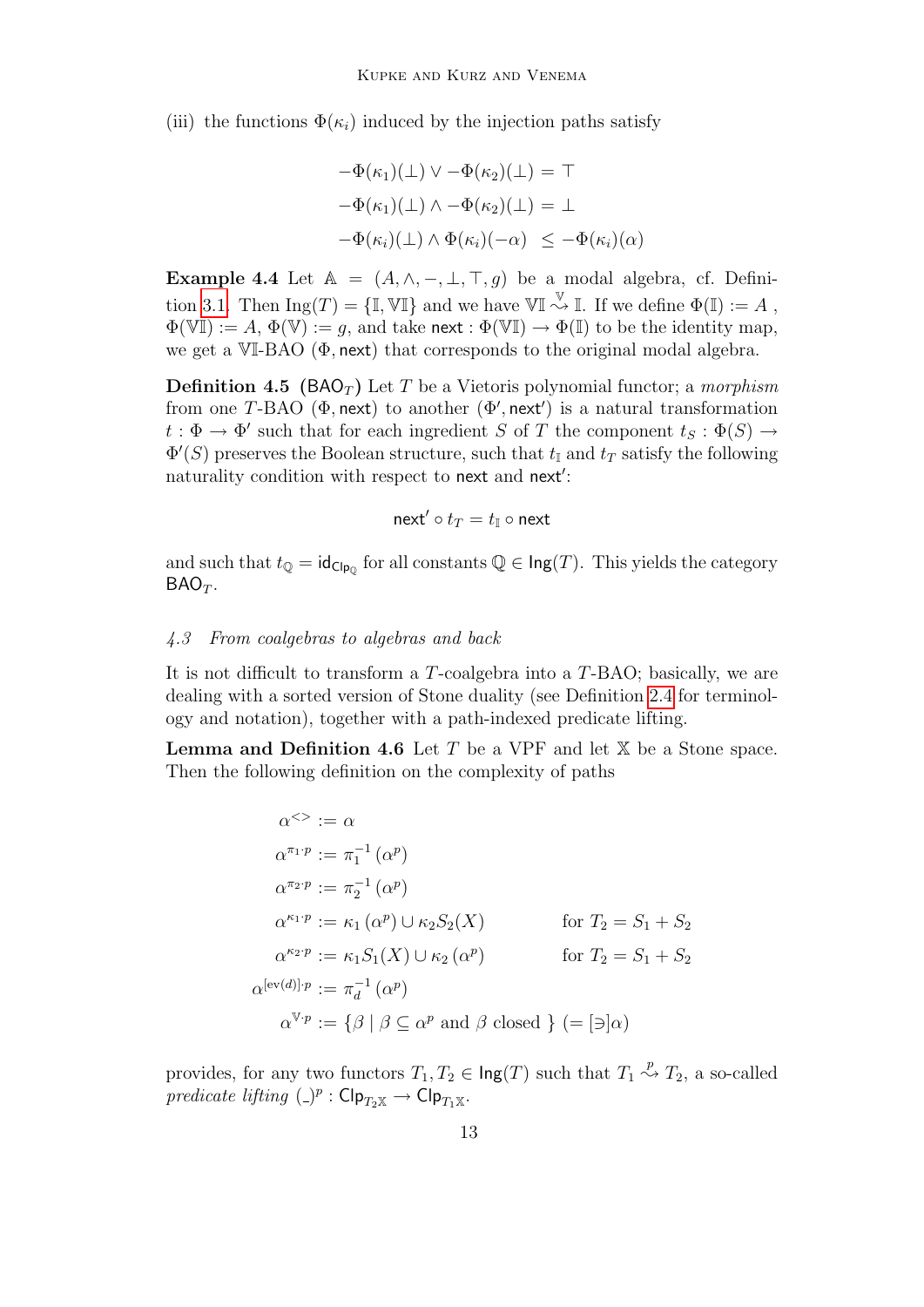**Lemma 4.7** For each Vietoris polynomial functor T, each T-coalgebra  $(\mathbb{X}, \xi)$ gives rise to a T-BAO, namely, the 'complex algebra' functor  $\Gamma(\mathbb{X}, \xi)$  :  $\mathsf{Ing}(T)^\text{op}$  $\rightarrow$  BA<sub> $\land$ </sub> given by

$$
S \mapsto \mathbb{C}\mathsf{lp} S(\mathbb{X})
$$

$$
\left(S_1 \stackrel{p}{\leadsto} S_2\right) \mapsto \left((-)^p : \mathbb{C}\mathsf{lp} S_2(\mathbb{X}) \to \mathbb{C}\mathsf{lp} S_1(\mathbb{X})\right),
$$

accompanied by the map next :  $\mathbb{C}\mathsf{lp}(T\mathbb{X}) \to \mathbb{C}\mathsf{lp}(\mathbb{X})$  given by next  $:= \xi^{-1}$  in the case that  $\mathbb{I} \in \text{Ing}(T)$ .

**Proof.** To start with, we need to show that  $\Gamma(\mathbb{X}, \xi)$  is a functor from  $\text{Ing}(T)^{\text{op}}$ to  $BA_{\wedge}$ . To that aim, we prove that the predicate lifting  $(\_)^p : \mathsf{Clp}_{T_1\mathbb{X}} \to \mathsf{Clp}_{T_2\mathbb{X}}$ constitutes a  $BA_{\wedge}$ -morphism between  $\mathbb{C}[pT_1\mathbb{X}]$  and  $\mathbb{C}[pT_2\mathbb{X}]$ ; and that it satisfies the functorial laws.

Finally, we have to show that the functor  $\Gamma(\mathbb{X}, \xi)$  :  $\mathsf{Ing}(T)^\text{op} \longrightarrow \mathsf{BA}_{\wedge}$ , together with the map next :=  $\xi^{-1}$  in case  $\mathbb{I} \in \text{Ing}(T)$ , meets the requirements listed in Definition [4.3.](#page-11-0) All of these results can be proved in a fairly straightforward way.

Conversely, with each T-BAO  $\Phi$  we may associate a T-coalgebra  $\Sigma(\Phi)$ . Assume that T has the identity functor as an ingredient; given our results in the previous section, and the well-known Stone duality, it seems fairly obvious that we should take the dual Stone space  $\operatorname{Sp} \Phi(\mathbb{I})$  as the carrier of this dual coalgebra. However, how to obtain T-coalgebra structure on this? Applying duality theory to the Boolean algebras obtained from  $\Phi$  only seems to provide information on the spaces  $\text{Sp } \Phi(S)$ , whereas we need to work with  $S(\text{Sp}(\Phi(\mathbb{I})))$ in order to correctly define a T-coalgebra. Fortunately, in the next lemma and definition we show that there exists a map r which produces the S-structure. The definition of r is taken from  $[15]$ ; what we have to show is that it works also in our new topological setting.

**Lemma and Definition 4.8**  $(r_{\Phi})$  Let T be a VPF with  $\mathbb{I} \in \text{Ing}(T)$  and let  $(\Phi, \text{next})$  be a T-BAO. Then the following definition by induction on the structure of ingredient functors of T:

$$
r_{\Phi}(\mathbb{I})(U) := U
$$
  
\n
$$
r_{\Phi}(\mathbb{Q})(U) := a \quad \text{if } \bigcap U = \{a\}
$$
  
\n
$$
r_{\Phi}(S_1 \times S_2)(U) := \langle r_{\Phi}(S_1)(\Phi(\pi_1)^{-1}(U)), r_{\Phi}(S_2)(\Phi(\pi_2)^{-1}(U)) \rangle
$$
  
\n
$$
r_{\Phi}(S_1 + S_2)(U) := \begin{cases} \kappa_1 r_{\Phi}(S_1)(\Phi(\kappa_1)^{-1}(U)) \text{ if } -\Phi(\kappa_1)(\bot) \in U \\ \kappa_2 r_{\Phi}(S_2)(\Phi(\kappa_2)^{-1}(U)) \text{ if } -\Phi(\kappa_2)(\bot) \in U \end{cases}
$$
  
\n
$$
r_{\Phi}(S^D)(U) := \lambda d \in D.r_{\Phi}(S)(\Phi(\text{ev}(d))^{-1}(U))
$$
  
\n
$$
r_{\Phi}(\mathbb{V}S)(U) := \{r_{\Phi}(S)(V) \mid V \in \text{Sp } \Phi(S) \text{ and } \Phi(\mathbb{V})^{-1}(U) \subseteq V\}
$$

defines, for every  $S \in \text{Ing}(T)$  a continuous map:

$$
r_{\Phi}(S) : \mathsf{Sp}(\Phi(S)) \longrightarrow S(\mathsf{Sp}(\Phi(\mathbb{I})))
$$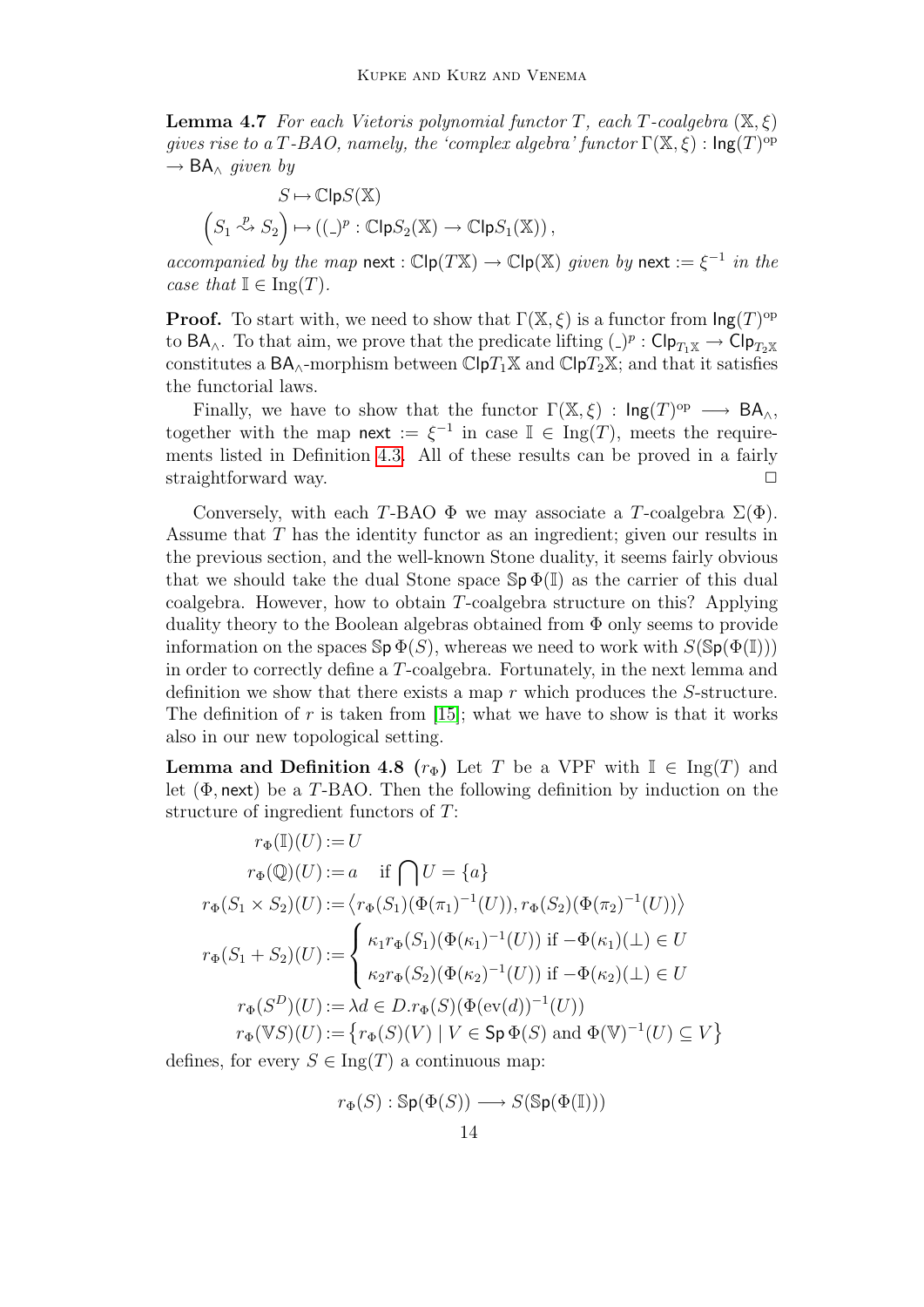Furthermore, the inverse image map  $next^{-1}$  is a continuous map

$$
\mathsf{next}^{-1} : \mathbb{Sp}(\Phi(\mathbb{I})) \longrightarrow T(\mathbb{Sp}(\Phi(\mathbb{I})))
$$

Proof. It can be proved, by a simultaneous induction on the structure of S, that  $r_{\Phi}(S)$  maps ultrafilters of  $\Phi(S)$  to elements of the (underlying set of)  $(Sp \Phi(\mathbb{I}))$ , and that this in fact provides a continuous map between the respective Stone spaces. For lack of space we cannot go into details here.

The claim on the map next<sup>-1</sup> is a simple consequence of Stone duality.  $\Box$ 

The above lemma allows us to define a T-coalgebra for a given T-BAO.

**Definition 4.9** Let T be a VPF with  $\mathbb{I} \in \text{Ing}(T)$  and let  $(\Phi, \text{next})$  be a T-BAO. We define the coalgebra  $\Sigma(\Phi, \text{next})$  as the structure  $(\text{Sp}(\Phi(\mathbb{I}))$ ,  $r_{\Phi}(T)$   $\circ$  $next^{-1}$ ).

#### 4.4 Relating the categories

The maps  $\Gamma$  and  $\Sigma$  that allow us to move from a given T-BAO to a T-coalgebra and vice versa can be extended to functors.

Fix a Vietoris polynomial functor T, and let  $f : (\mathbb{X}, \xi) \to (\mathbb{X}', \xi')$  be a Coalg(T)-morphism. Then we define  $\Gamma(f) : \Gamma(\mathbb{X}', \xi') \to \Gamma(\mathbb{X}, \xi)$  as follows. For each  $S \in \text{Ing}(T)$  let  $\Gamma(f)(S) := \mathbb{C}[\mathsf{p}(S(f))]$ . Naturality of  $\Gamma(f)$  can be proven by induction on paths and the additional condition in Definition [4.5](#page-12-0) concerning the next functions is fulfilled because  $f$  is a  $T$ -coalgebra homomorphism.

Conversely, given a BAO<sub>T</sub>-morphism  $t : (\Phi, \text{next}) \to (\Phi', \text{next}')$ , define the map  $\Sigma(t)$ :  $\mathsf{Sp}(\Phi'(\mathbb{I})) \to \mathsf{Sp}(\Phi(\mathbb{I}))$  to be the inverse image map of  $t_{\mathbb{I}} : \Phi(\mathbb{I}) \to$  $\Phi'(\mathbb{I})$ . We leave it to the reader to verify that  $\Sigma(t)$  is in fact a Coalg(T) morphism between  $\Sigma(\Phi, \text{next})$  and  $\Sigma(\Phi', \text{next}')$  (cf. the proof of Proposition 5.3 in [\[15\]](#page-19-3)).

**Lemma 4.10** If we extend  $\Gamma$  and  $\Sigma$  as described above we obtain functors

 $\Gamma : \mathsf{Coalg}(T)^{op} \to \mathsf{BAO}_T \ \ \textit{and} \ \ \Sigma : \mathsf{BAO}_T \to \mathsf{Coalg}(T)^{op}.$ 

**Proof.** We already provided the arguments why  $\Gamma$  and  $\Sigma$  are well-defined. That they preserve the composition of morphisms and identities is obvious. $\Box$ 

We are now ready to prove the following representation theorem, stating that every T-coalgebra is isomorphic to the  $\Sigma$ -image of some T-MBAO.

**Theorem 4.11** Let T be a Vietoris polynomial functor, and let  $(\mathbb{X}, \xi)$  be a T-coalgebra. Then the map  $\epsilon_{\mathbb{X}} : \mathbb{X} \to \mathsf{Sp}(\mathsf{Cip}_{\mathbb{X}})$  defined by  $\epsilon_{\mathbb{X}}(x) := \{C \in \mathsf{Cip}_{\mathbb{X}} \mid$  $x \in C$  is a Coalg(T)-isomorphism witnessing that

$$
(\mathbb{X},\xi) \cong \Sigma(\Gamma((\mathbb{X},\xi))).
$$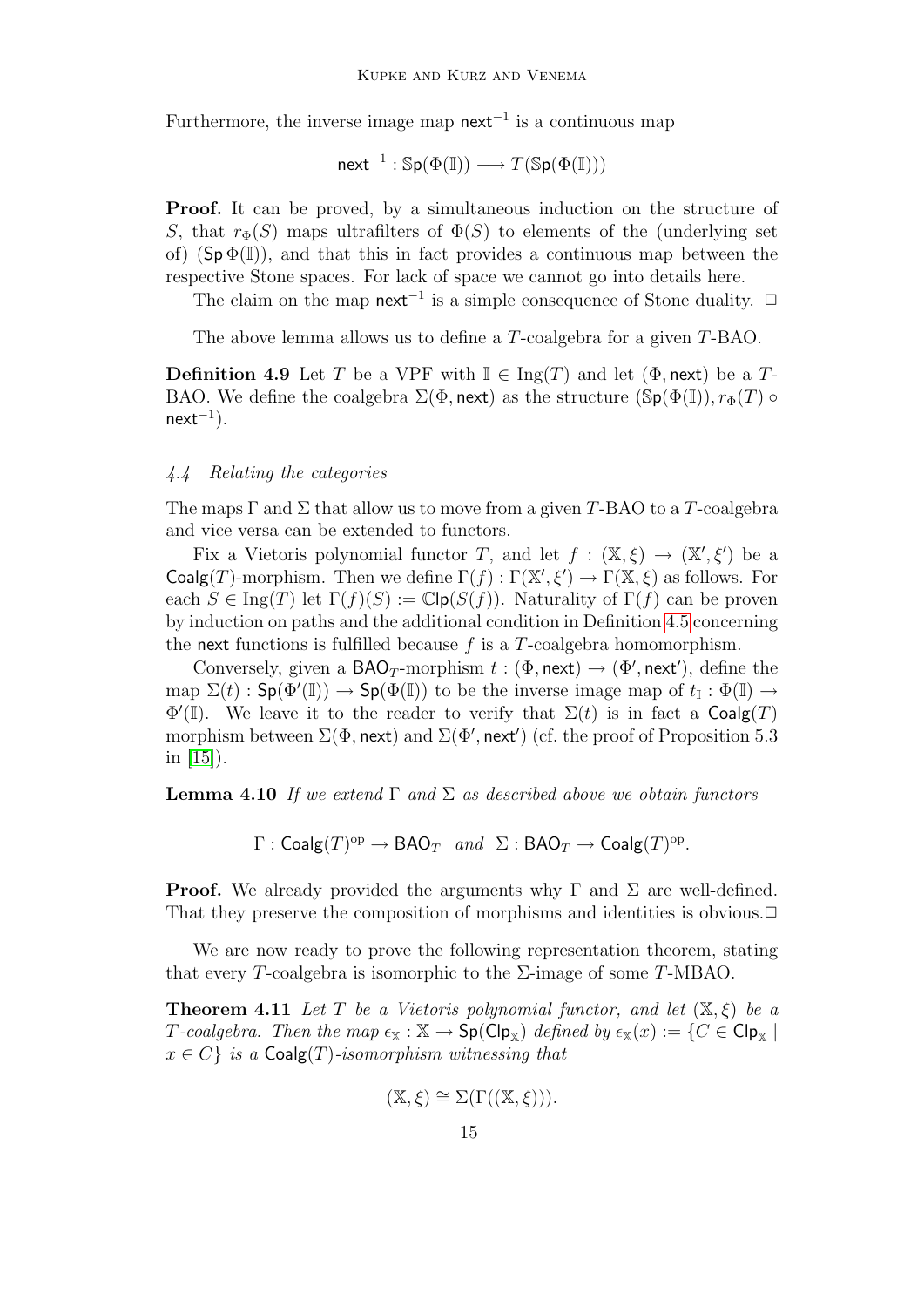**Proof.** Following the proof idea of [\[15\]](#page-19-3) we first prove that for each sort  $S \in$  $\mathsf{Ing}(T)$  the following equation holds:

$$
r_{\Gamma(\mathbb{X},\xi)}(S) \circ \epsilon_{S\mathbb{X}} = S(\epsilon_{\mathbb{X}}).
$$

This claim is proved by induction on the structure of S, analogous to Lemma 5.6 of [\[15\]](#page-19-3), the main difference being that compactness is taking over the role of finiteness. (This means that there is no need to restrict ourselves to what Jacobs calls finite KPFs, i.e. polynomial functors which only contain the finite powerset functor.)

The proof that  $\epsilon_{\mathbb{X}}$  is a coalgebra morphism now works exactly as in [\[15\]](#page-19-3). The fact that it is an isomorphism is then an immediate consequence of Stone  $\Box$ 

#### 4.5 The final coalgebra

Finally, although the functor pair  $\Sigma$  and  $\Gamma$  do not constitute a duality between the categories  $Coalg(T)$  and  $BAO_T$ , the link that they do establish is useful enough. As an example application we will show that the category  $Coalg(T)$ has a final object, obtained as the Γ-image of the initial object of  $BAO<sub>T</sub>$ . As initial object of  $BAO<sub>T</sub>$  we can take the so-called Lindenbaum-Tarski algebra  $\mathcal{L}_T$  of the multi-sorted modal logic MSML<sub>T</sub> (as defined in Definitions 3.1, 3.2) and Example 4.4 of [\[15\]](#page-19-3)). For, let  $(\Phi, \text{next})$  be a T-MBAO. Then we get for any  $S \in \text{Ing}(T)$  an interpretation function

$$
[\![.]_S : \mathsf{Form}_S \to \Phi(S)
$$

as in Definition 4.2 of [\[15\]](#page-19-3). Here  $\mathsf{Form}_S$  denotes the set of all formulas of sort S.

<span id="page-15-0"></span>**Lemma 4.12 ([\[15\]](#page-19-3), Proposition 4.8)** The Lindenbaum T-BAO  $\mathcal{L}_T$  is an initial object in the category  $BAO_T$ : for an arbitrary T-BAO  $\Phi$  there is a unique homomorphism  $\llbracket \cdot \rrbracket : \mathcal{L}_T \to \Phi$ . The components of  $\llbracket \cdot \rrbracket$  are the above mentioned interpretation functions.

To be able to prove the final coalgebra theorem one needs the following results that can be found in [\[15\]](#page-19-3). The proofs from [\[15\]](#page-19-3) can be transferred into our setting without problems.

<span id="page-15-1"></span>Lemma 4.13 ([\[15\]](#page-19-3), Lemma 5.4) Let  $\Phi$  be a T-BAO and  $\varphi \in$  Form<sub>S</sub> for some  $S \in \text{Ing}(T)$ . Then for an ultrafilter  $U \in \text{Sp } \Phi(S)$ :

$$
\llbracket \varphi \rrbracket_S^{\Phi} \in U \quad \text{iff} \quad r_{\Phi}(S)(U) \in \llbracket \varphi \rrbracket_S^{\Sigma(\Phi)}.
$$

**Lemma 4.14** ([\[15\]](#page-19-3), Corollary 3.8) Let T be a VPF and  $f : (\mathbb{X}, \xi) \to (\mathbb{Y}, d)$ a morphism in  $\text{Coalg}(T)$ . Then for each sort  $S \in \text{Ing}(T)$  and formula  $\varphi \in$ Form<sub>S</sub> we get

$$
S(f)^{-1}\left(\llbracket\varphi\rrbracket_S^{\Gamma(\mathbb{Y},d)}\right) = \llbracket\varphi\rrbracket_S^{\Gamma(\mathbb{X},\xi)}.
$$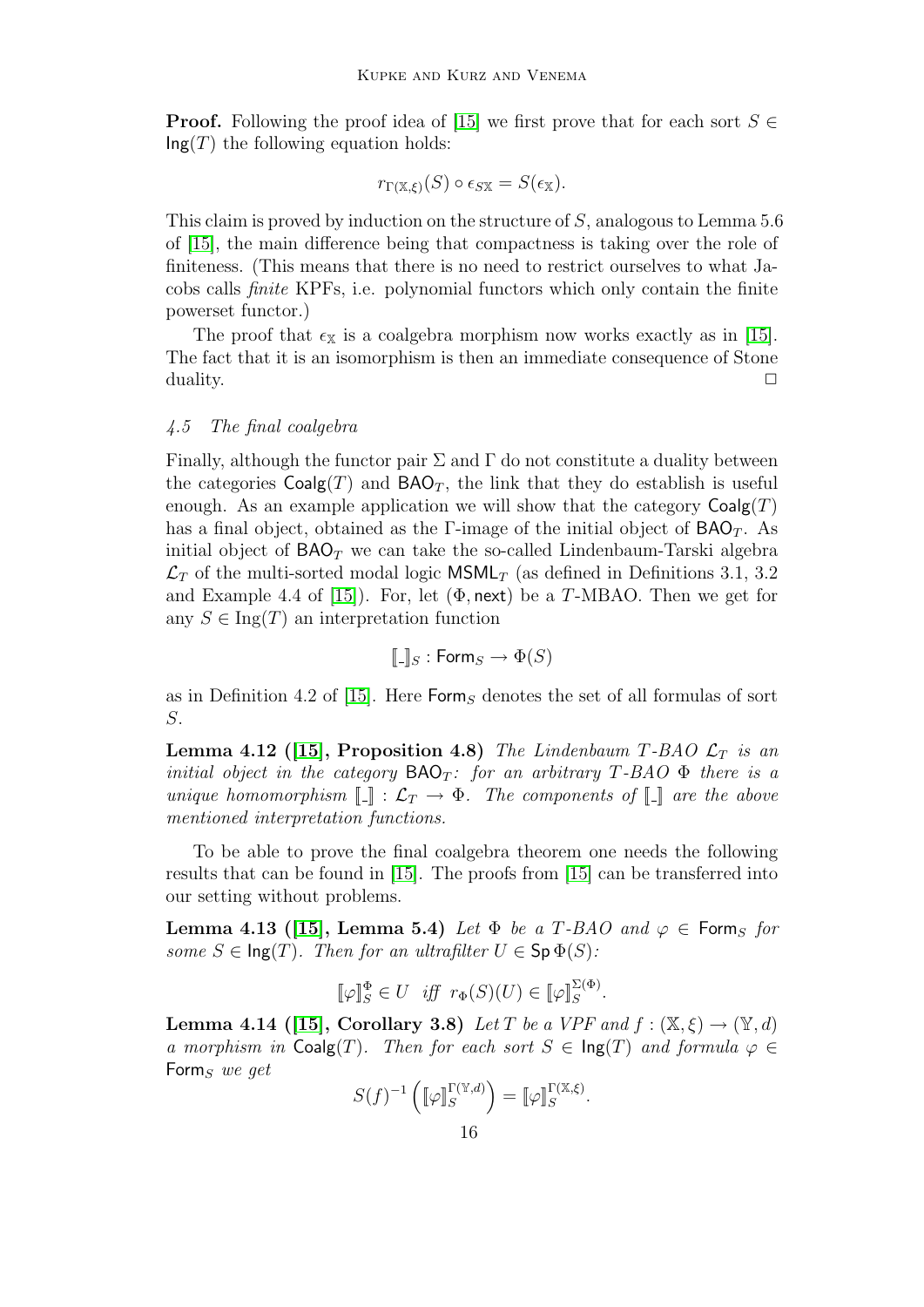With the help of these lemmas one can now prove the final coalgebra theorem.

Theorem 4.15 ([\[15\]](#page-19-3), Theorem 5.8) For any Vietoris polynomial functor T, the coalgebra  $\Sigma(\mathcal{L}_T)$  is final in the category Coalg(T). For a T-coalgebra  $(\mathbb{X}, \xi)$  the unique homomorphism  $\cdot : \mathbb{X} \to \mathsf{Sp}\,\mathcal{L}_T(\mathbb{I})$  is given by  $\cdot = \Sigma(\llbracket \cdot \rrbracket) \circ \epsilon_{\mathbb{X}}$ .

**Proof.** The proof works exactly as in [\[15\]](#page-19-3) using Lemma [4.12](#page-15-0) and Lemma [4.13.](#page-15-1) $\Box$ 

<span id="page-16-0"></span>Remark 4.16 The details of the construction can be found in [\[15\]](#page-19-3). Note however, that there is a defect in Jacobs' proof. The problem involves the functor  $C : \mathsf{BAO}_T \to \mathsf{Coalg}(T)$ .

In [\[15\]](#page-19-3) Jacobs assigns a modal logic to each Kripke polynomial functor, and he proves that the coalgebras for these functors form a sound and complete semantics for these logics. In order to obtain the final coalgebra for a socalled *finite* KPF  $T$ , that is, a KPF which may only contain the finite-power set functor, he maps the Lindenbaum-Tarski algebra  $\mathcal{L}_T$  to its corresponding coalgebra  $\mathcal{C}(\mathcal{L}_T)$ , using the above-mentioned functor  $\mathcal{C}$ . His construction works, if the functor  $\mathcal C$  maps a T-BAO for a finite KPF T to a T-coalgebra. This is however only the case for functors  $T$  not containing the (finite) power set functor.

Therefore Jacobs' construction of final objects in  $Coalg(S)$  works only for Kripke polynomial functors that do not contain the power set functor or its finitary version. Moving from the category of sets to Stone enables us to repair this defect, using the compactness of the topology on every occasion that the finiteness of a KPF was used before. Thus in our case, the construction works for any Vietoris polynomial functor.

# 5 Conclusions

What we have done so far can be viewed from different perspectives. We summarise some of them, indicating possible future research directions.

## Stone Coalgebras and Modal Logic

Research on the relation between coalgebras and modal logic started with Moss [\[22\]](#page-19-2). In [\[21](#page-19-6)[,20\]](#page-19-7) it was shown that modal logic for coalgebras dualise equational logic for algebras, the idea being that equations describe quotients of free algebras and modal formulae describe subsets of final (or cofree) coalgebras. [6](#page-16-1) But whereas, usually, any quotient of a free algebra can be defined by a set of ordinary equations, one needs infinitary modal formulae to define all subsets of a final coalgebra. As a consequence, while we have a satisfactory description of the coalgebraic semantics of infinitary modal logics, we do not completely understand the relationship between coalgebras and finitary modal

<span id="page-16-1"></span> $6$  Another account of the duality has been given in [\[19\]](#page-19-11) where it was shown that modalities dualise algebraic operations. Related work on dualising equational logic include [\[14](#page-19-12)[,4,](#page-18-3)[2\]](#page-18-4).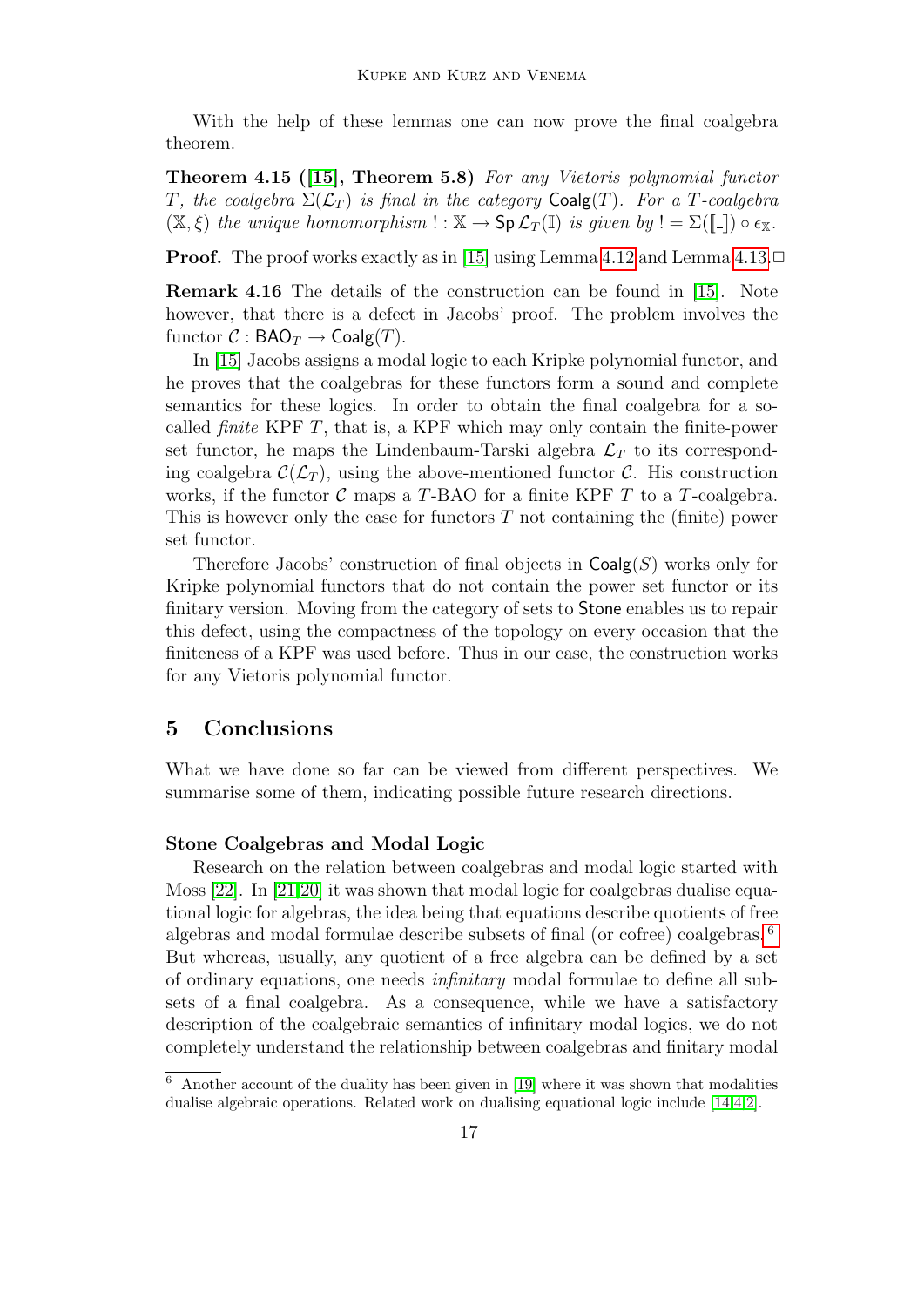logic. The results in this paper show that Stone coalgebras provide a natural and adequate semantics for finitary modal logics, but there is ample room for clarification here.

Another approach to a coalgebraic semantics for finitary modal logics was given in [\[18](#page-19-13)[,17\]](#page-19-14). There, the idea is to modify coalgebra morphisms in such a way that they capture not bisimulation but only bisimulation up to rank  $ω$ . Since finitary modal logics capture precisely bisimulation up to rank  $ω$ , the resulting category Beh<sup>ω</sup> provides a convenient framework to study the coalgebraic semantics of finitary modal logic. So an important next step is to understand the relation of both approaches.

## Stone Coalgebras as Systems

We investigated coalgebras over Stone spaces as models for modal logic. But what is the significance of Stone-coalgebras from the point of view of systems? Here, following [\[26\]](#page-20-2), as systems we consider coalgebras over Set. Compared to these, the addition of (Stone) topological structure basically means two things. First, morphisms have to be continuous, i.e., the topologies allow for more specific notions of behaviour<sup>[7](#page-17-0)</sup>. Second, the carriers have to be compact. This is quite a severe restriction and many interesting transition systems are not compact. So we would like to understand which set-coalgebras are Stone-coalgebras and how Stone-behavioural equivalence relates to Setbehavioural equivalence.

#### Generalising Stone Coalgebras

Coalgebras over Stone spaces can be generalised in different ways. We have seen that replacing the topologies by Boolean algebras of sets leads to general frames. But it will also be of interest to consider other topological spaces as base categories. Here are two examples.

First, can we find useful examples of coalgebras over topological spaces, if we drop the compactness condition? For instance, can the topologies be used to restrain the behaviour in order to guarantee fairness and liveness properties?

Second, there is a close relationship between Stone spaces and complete ultrametric spaces. [8](#page-17-1) Now complete ultrametric spaces are used in the semantics of programming languages (see e.g. [\[8\]](#page-18-5)), but they also form a base category for coalgebras in [\[29\]](#page-20-3); this shows a clear need for further investigations. Moreover, using the results of [\[3\]](#page-18-6) on how to partialise Stone spaces with a countable base using SFP-domains, it should be possible to establish a precise relation between modal logics for Stone-coalgebras and the logics for domains of [\[1\]](#page-18-7).

<span id="page-17-0"></span><sup>7</sup> Recall that the notion of bisimulation or behavioural equivalence is defined in terms of the morphisms of the category. Requiring the morphisms to be continuous means that less states are identified under behavioural equivalence.

<span id="page-17-1"></span><sup>&</sup>lt;sup>8</sup> A topological space is a Stone space with a countable base iff it is a complete totally bounded ultrametric space, see [\[28\]](#page-20-4), Corollary 6.4.8.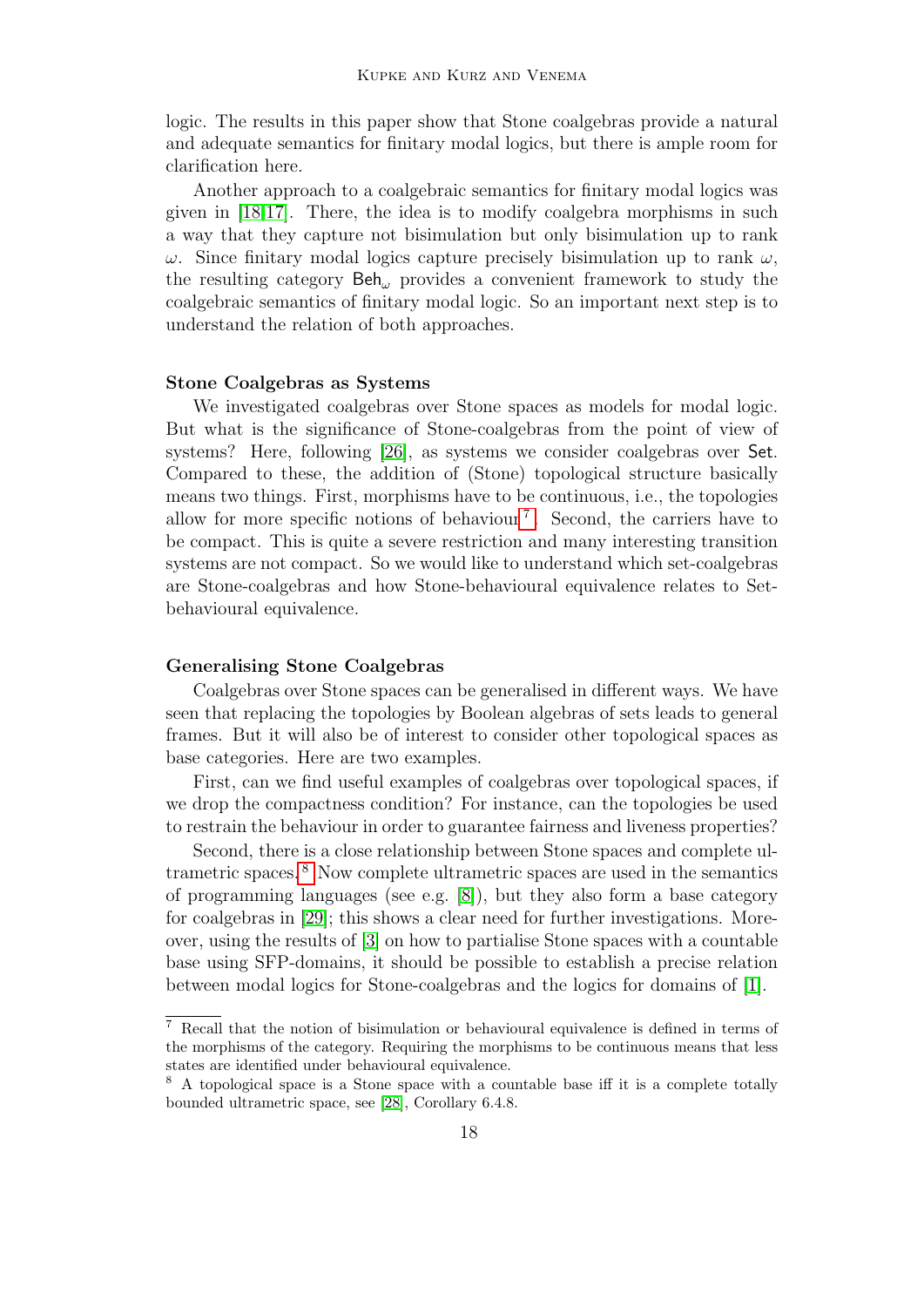### Coalgebras and Duality Theory

Whereas many, or most, common dualities are induced by a schizophrenic object (see [\[16\]](#page-19-1), Section VI.4.1), the duality of modal algebras and descriptive general frames is not. For a contradiction, write  $K : MA \rightarrow \mathsf{DGF}$ , L :  $\mathsf{DGF} \to \mathsf{MA}$  for the contravariant functors witnessing the duality and suppose that there is a schizophrenic object S, that is,  $MA(A, S) = UK(A)$ where U denotes the forgetful functor DGF  $\rightarrow$  Set. Then Set $(1, U\mathbb{G}) \cong U\mathbb{G} \cong$  $UKL\mathbb{G} \cong \text{MA}(L\mathbb{G}, S) \cong \text{DGF}(KS, KL\mathbb{G}) \cong \text{DGF}(KS, \mathbb{G})$ , showing that KS is a free object over one generator in DGF. But using that the graph of a DGF-morphisms is a bisimulation, it is not hard to see that such an object cannot exist.

On the other hand, the duality  $MA \simeq DGF^{op}$  is an instance of the duality  $\mathsf{Alg}(T^{\text{op}}) \cong \mathsf{Coalg}(T)^{\text{op}}$  of algebras and coalgebras, with the Vietoris functor  $\check{\mathbb{V}}$ as the functor  $T$ . It seems therefore of interest to explore which dualities are instances of the algebra/coalgebra duality. As a first step in this direction, [\[23\]](#page-19-15) shows that the duality between positive modal algebras and  $\mathsf{K}^+$ -spaces can be described in a similar way as here (although the technical details are substantially more complicated).

# References

- <span id="page-18-7"></span>[1] S. Abramsky. Domain theory in logical form. Annals of Pure and Applied Logic, 51:1–77, 1991.
- <span id="page-18-4"></span>[2] J. Ad´amek and H. Porst. On varieties and covarieties in a category. Mathematical Structures in Computer Science. To appear.
- <span id="page-18-6"></span>[3] F. Alessi, P. Baldan, F. Honsell. Partializing Stone Spaces using SFP Domains (extended abstract). In M. Bidoit et al, editors, CAAP '97, volume 1158 of LNCS, pages 478–489, Springer, Berlin, 1997.
- <span id="page-18-3"></span>[4] S. Awodey and J. Hughes. Modal operators and the formal dual of Birkhoff's completeness theorem. Mathematical Structures in Computer Science. To appear.
- <span id="page-18-1"></span>[5] Alexandru Baltag. A logic for coalgebraic simulation. In Horst Reichel, editor, Coalgebraic Methods in Computer Science (CMCS'00), volume 33 of Electronic Notes in Theoretical Computer Science, pages 41–60, 2000.
- <span id="page-18-0"></span>[6] P. Blackburn, M. de Rijke, and Y. Venema. Modal Logic. Cambridge University Press, 2001.
- <span id="page-18-2"></span>[7] Corina Cîrstea. On specification logics for algebra-coalgebra structures: Reconciling reachability and observability. In Mogens Nielsen, editor, Proceedings of FoSSaCS 2002, volume 2303 of LNCS, pages 82–97. Springer, 2002.
- <span id="page-18-5"></span>[8] J. de Bakker and E. de Vink. Control Flow Semantics. MIT Press, 1996.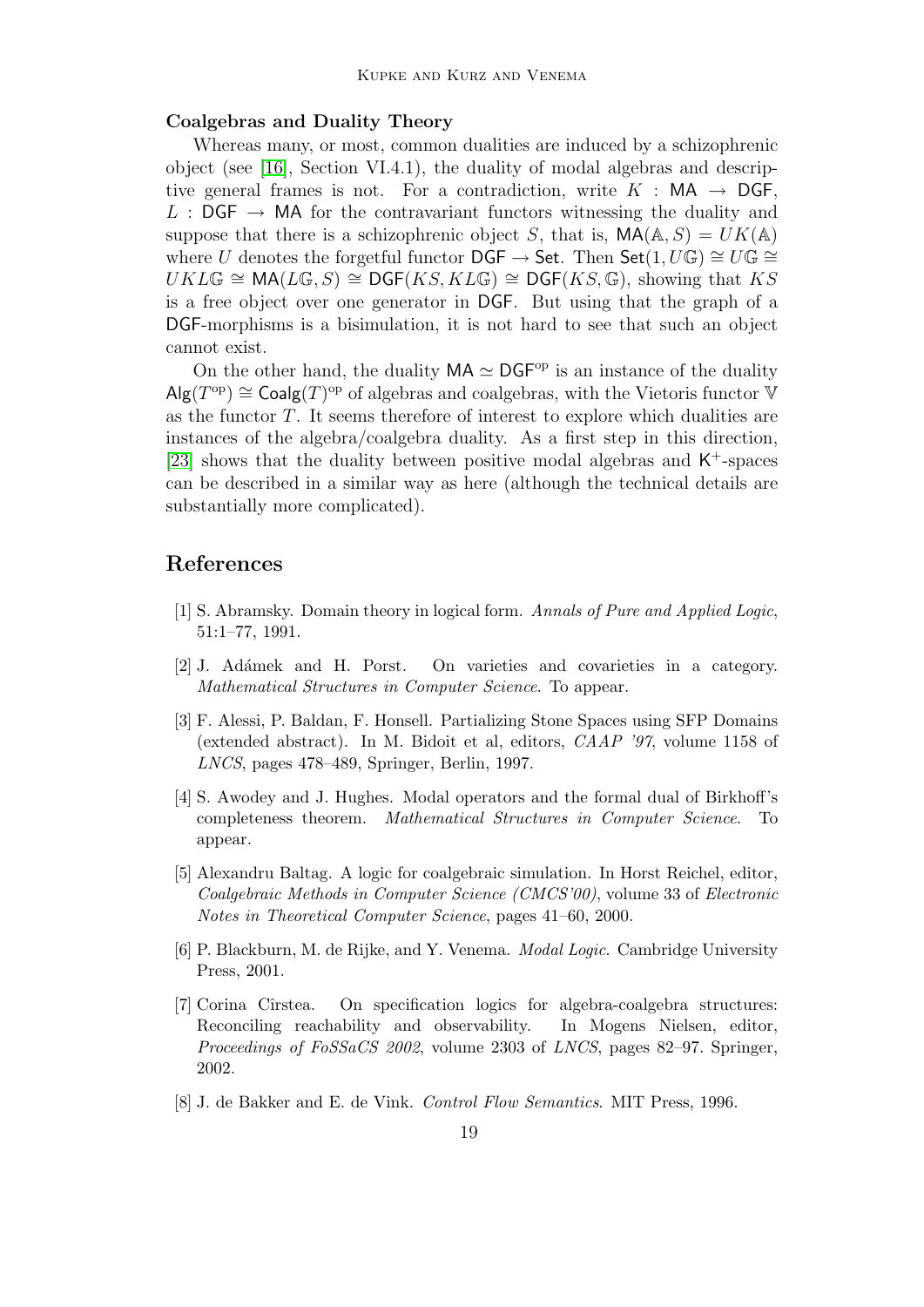- <span id="page-19-0"></span>[9] Ryszard Engelking. General Topology. Heldermann Verlag, 1989.
- <span id="page-19-8"></span>[10] L.L. Esakia. Topological Kripke models. Soviet Mathematics Doklady, 15:147– 151, 1974.
- <span id="page-19-10"></span>[11] M. Gehrke. The order structure of stone spaces and the  $t_d$ -separation axiom. Zeitschrift für Mathematische Logik und Grundlagen der Mathematik, 37:5–15, 1991.
- <span id="page-19-9"></span>[12] R.I. Goldblatt. Metamathematics of modal logic I. Reports on Mathematical Logic, 6:41–78, 1976.
- <span id="page-19-5"></span>[13] Robert Goldblatt. A calculus of terms for coalgebras of polynomial functors. In A. Corradini, M. Lenisa, and U. Montanari, editors, *Coalgebraic Methods in* Computer Science (CMCS'01), volume 44.1 of ENTCS. Elsevier, 2001.
- <span id="page-19-12"></span>[14] Jesse Hughes. A Study of Categories of Algebras and Coalgebras. PhD thesis, Carnegie Mellon University, Pittsburgh, 2001.
- <span id="page-19-3"></span>[15] Bart Jacobs. Many-sorted coalgebraic modal logic: a model-theoretic study. Theoretical Informatics and Applications, 35(1):31–59, 2001.
- <span id="page-19-1"></span>[16] Peter Johnstone. Stone Spaces. Cambridge University Press, 1982.
- <span id="page-19-14"></span>[17] A. Kurz and D. Pattinson. Coalgebraic modal logic of finite rank. Technical Report SEN-R0222, CWI, Amsterdam, 2002.
- <span id="page-19-13"></span>[18] A. Kurz and D. Pattinson. Definability, canonical models, compactness for finitary coalgebraic modal logic. In Lawrence Moss, editor, Proceedings of CMCS 2002, volume 65.1 of ENTCS. Elsevier, 2002.
- <span id="page-19-11"></span>[19] A. Kurz and J. Rosick´y. Modal predicates and coequations. In Lawrence Moss, editor, Proceedings of CMCS 2002, volume 65.1 of ENTCS. Elsevier, 2002.
- <span id="page-19-7"></span>[20] Alexander Kurz. Logics for Coalgebras and Applications to Computer Science. PhD thesis, Ludwig-Maximilians-Universität München, 2000.
- <span id="page-19-6"></span>[21] Alexander Kurz. A co-variety-theorem for modal logic. In M. Zakharyaschev, K. Segerberg, M. de Rijke, and H. Wansing, editors, Advances in Modal Logic 2. Center for the Study of Language and Information, Stanford University, 2001.
- <span id="page-19-2"></span>[22] Lawrence Moss. Coalgebraic logic. Annals of Pure and Applied Logic, 96:277– 317, 1999.
- <span id="page-19-15"></span>[23] Alessandra Palmigiano. Coalgebraic semantics for positive modal logic. In Hans-Peter Gumm, editor, Coalgebraic Methods in Computer Science  $(CMCS'03)$ , volume 82.1 of *ENTCS*, 2003.
- <span id="page-19-4"></span>[24] Dirk Pattinson. Semantical principles in the modal logic of coalgebras. In Proceedings 18th International Symposium on Theoretical Aspects of Computer Science (STACS 2001), volume 2010 of LNCS, Berlin, 2001. Springer.